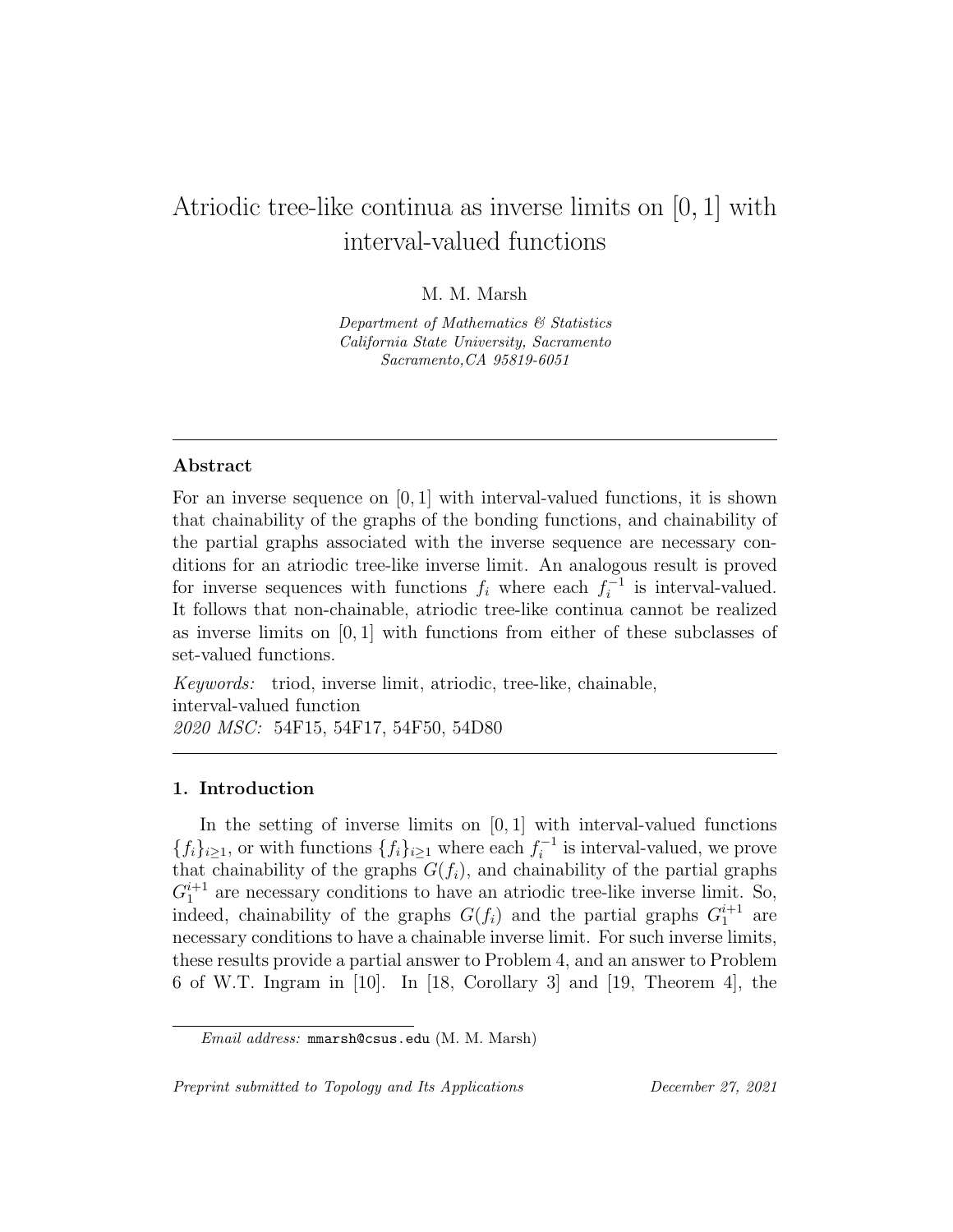author characterizes tree-likeness of inverse limits in these settings. In [12, Corollaries 4.2 and 5.4], Ingram and the author provide sufficient conditions to have a chainable inverse limit in these settings. One of the conditions in [12], that each function  $f_i$  be C-set-valued, implies that each  $G(f_i)$  is chainable. However, the two properties are not equivalent, and there are simple, well-known examples that illustrate the non-necessity of the C-setvalued assumption, see [6, Example 2.2] and [7, Example 5.1]. The results in this paper show how triods in the graphs  $G(f_i)$  give rise to triods in the partial graphs associated with the inverse sequence, and these triods, in turn, produce triods in the inverse limit space. Unfortunately, triods can arise in the partial graphs and in the inverse limit even when each  $G(f_i)$ is an arc, see [6, Example 2.13] and [10, Example 3]. Hence, in order to have a characterization of chainable inverse limits in this setting, we need a property to add to chainability of the graphs  $G(f_i)$  that is a bit weaker than C-set-valued.

A compactum is a nonempty compact metric space. All spaces considered in this paper are compacta. A continuum is a connected compactum. A continuous function will be referred to as a *mapping*. A continuum  $X$  is *chainable* if for each  $\epsilon > 0$ , X admits a finite  $\epsilon$ -chain of open sets covering X. A continuum X is *arclike*, (*tree-like*) if for each  $\epsilon > 0$ , X admits an  $\epsilon$ -mapping onto [0, 1] (a tree). It is well-known that for a continuum X, the following are equivalent.

- $(i)$  X is chainable.
- (ii)  $X$  is arclike.
- (iii) X is representable as an inverse limit of an inverse sequence on  $[0, 1]$ with mappings for bonding functions.

See pages 3 and 4 at the end of Section 2 in [7] for specific definitions and discussion of these equivalences.

In the study of inverse limits on  $[0, 1]$  with set-valued functions, the situation is quite different. In fact, the diversity of inverse limit spaces in this setting is extreme. Hence, attempts to understand what types of compacta or continua can be realized as such inverse limits have typically involved placing additional properties on the bonding functions. Some properties of the set-valued functions  $\{f_i\}_{i\geq 1}$  and their graphs that have proven fruitful are the following. The first three are considered in references already mentioned. References are noted for the last three.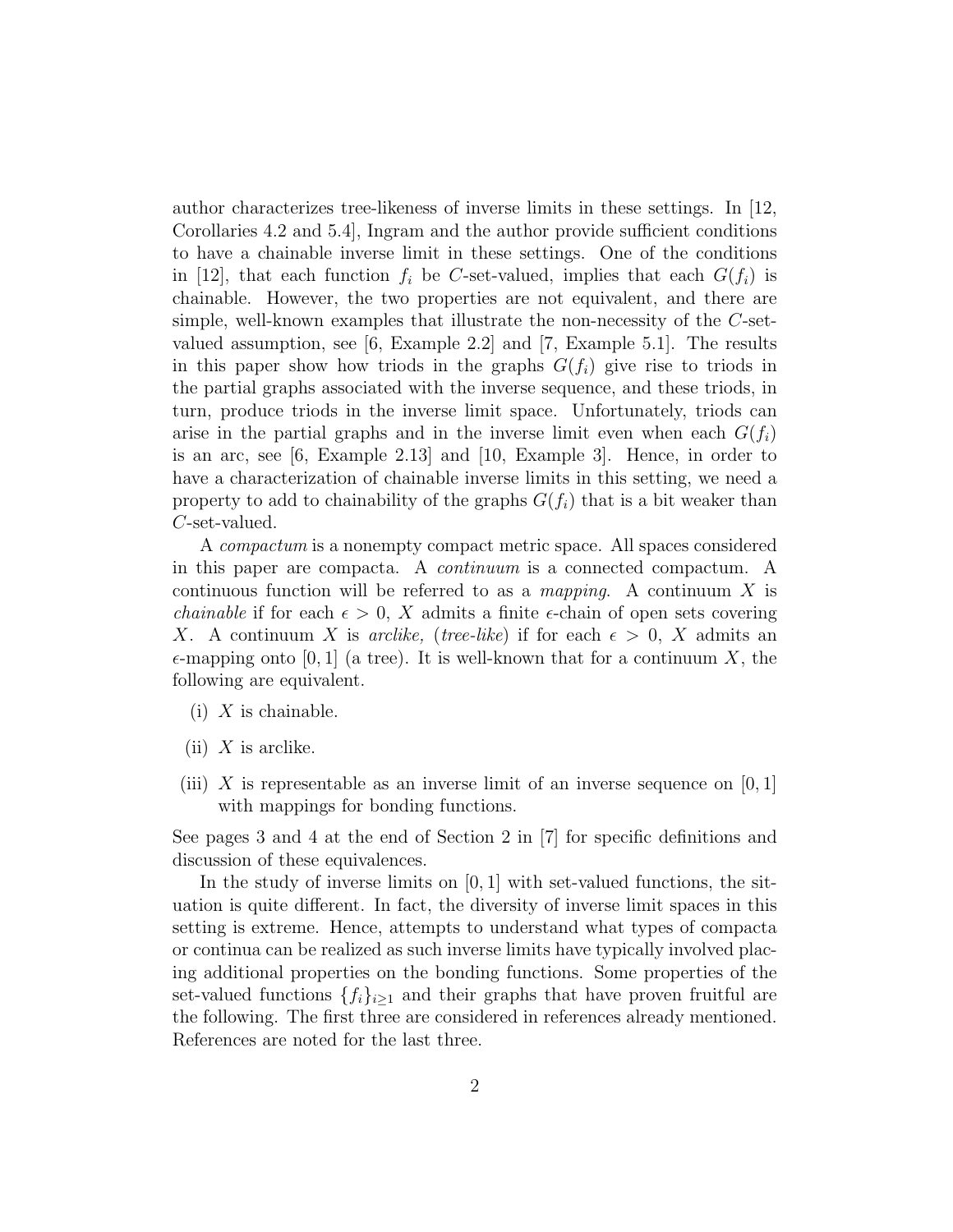- (1) Each  $f_i$  is interval-valued.
- $(2)$  Each  $f_i^{-1}$  $i^{-1}$  is interval-valued.
- (3) Each  $G(f_i)$  is one-dimensional, and no flat spot of  $f_i$  composes to a nondegenerate value of  $f_j$  for  $1 \leq j < i$ .
- (4) Each  $G(f_i)$  is an arc, see [2, 3, 10].
- (5) Each  $f_i = f$  for a given f, see [13, 14, 15, 22, 23].
- (6) Each  $f_i$  is a specific type of function (e.g., irreducible, sinusoid, Markov, C-set-valued, or  $N$ -type), see [1, 9, 12, 14, 24].

The properties in items (1) and (4) consider two subclasses of inverse limits on [0, 1] with set-valued functions that may be considered "most like" ordinary inverse limits on [0, 1] in the sense that the bonding functions  $f_i$ share a property that mappings have. In these two subclasses, perhaps there is enough structure to understand the nature of the inverse limits. The results in this paper show that atriodic tree-like continua in the two subclasses whose bonding functions satisfy items (1) or (2) must be chainable. Also, some progress is made toward a characterization of chainable inverse limits in terms of additional properties of the bonding functions in these two subclasses.

#### 2. Basic definitions

Let X and Y be compacta. We refer to functions  $f: X \to 2^Y$  as set-valued functions from X to Y and we write  $f: X \to Y$  is a set-valued function. Note that throughout, we are assuming that, for  $x \in X$ , the value  $f(x)$  of a setvalued function is a closed set. The *graph* of f, which we denote by  $G(f)$ , is the set in  $X \times Y$  consisting of all points  $(x, y)$  with  $y \in f(x)$ .

A set-valued function  $f: X \to Y$  is upper semi-continuous at the point  $x \in X$  if for each open set V in Y containing the closed set  $f(x)$ , there is an open set U in X such that  $x \in U$ , and  $f(p) \subset V$  for each  $p \in U$ . If  $f: X \to Y$  is upper semi-continuous at each point of X, then f is said to be upper semi-continuous. Hereafter, all set-valued functions considered will be upper semi-continuous.

The set-valued function  $f: X \to Y$  is *surjective* if for each  $y \in Y$ , there exists  $x \in X$  such that  $y \in f(x)$ . If the set-valued function  $f: X \to Y$  is surjective, we let  $f^{-1}: Y \to X$  be the set-valued function such that  $x \in f^{-1}(y)$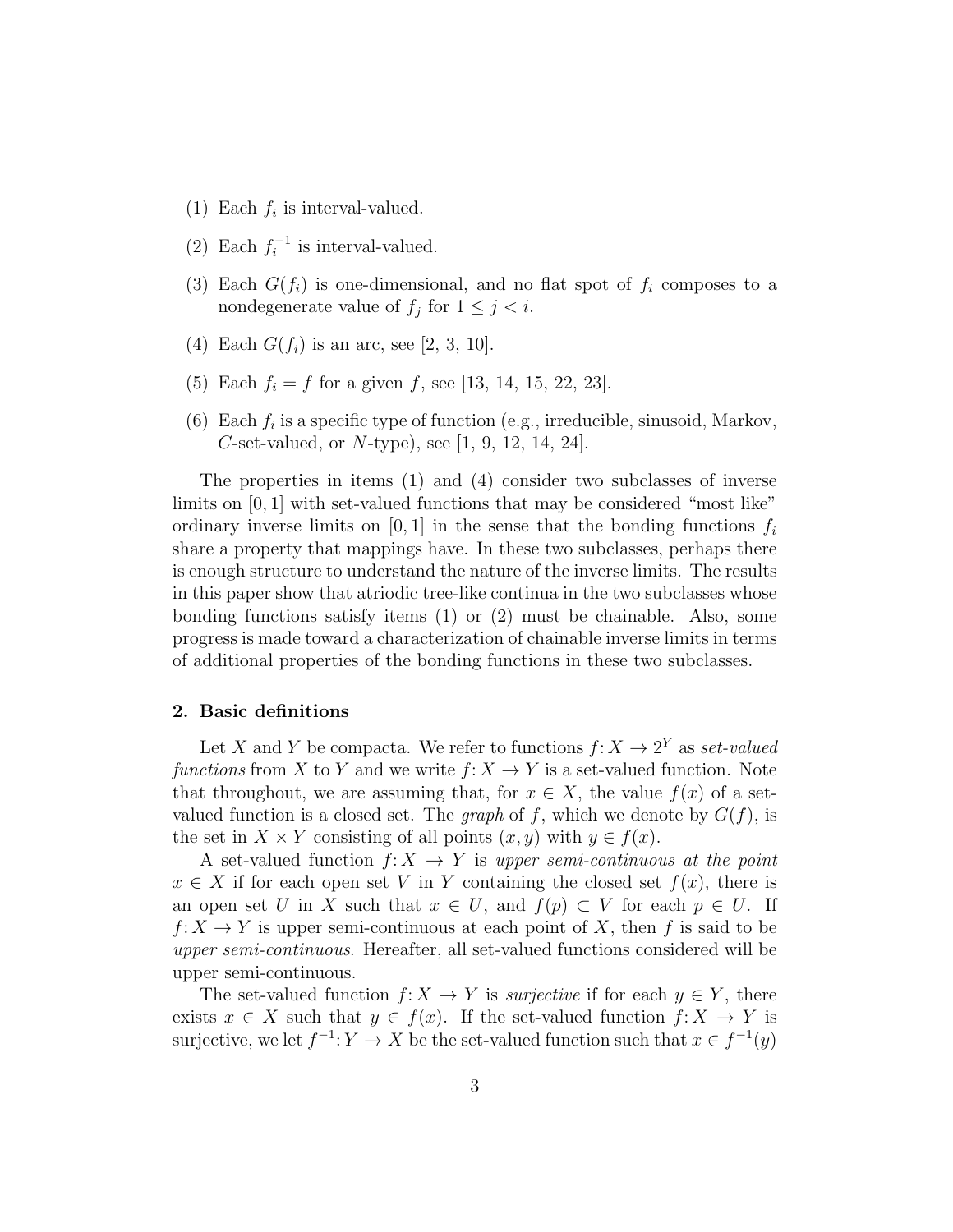if and only if  $y \in f(x)$ . Clearly,  $G(f^{-1})$  is homeomorphic to  $G(f)$ . A setvalued function  $f: X \to Y$  is *continuum-valued* if for each  $x \in X$ , the set  $f(x)$ is a subcontinuum of Y. If  $x \in X$  and  $f(x)$  is degenerate, we will sometimes treat  $f(x)$  as a point of Y. For  $f: X \to Y$  a set-valued function, and  $A \subset X$ , we let  $f|_A$  be the set-valued function whose domain is A, and  $f|_A(x) = f(x)$ for  $x \in A$ .

For  $i \geq 1$ , let  $X_i$  be a compactum, and let  $f_i: X_{i+1} \to X_i$  be a surjective, set-valued function. Throughout, we let  $\{X_i, f_i\}_{i\geq 1}$  denote an inverse sequence, and its inverse limit is given by

$$
\lim_{i \to \infty} \{X_i, f_i\} = \{x = (x_1, x_2, \ldots) \in \prod_{i \ge 1} X_i \mid x_i \in f_i(x_{i+1}) \text{ for } i \ge 1\}.
$$

For  $n \in \mathbb{N}$ , we define the set below.

$$
G_1^{n+1} = G'(f_1, \dots, f_n) = \{x \in \prod_{i=1}^{n+1} X_i \mid x_i \in f_i(x_{i+1}) \text{ for } 1 \le i \le n\}.
$$

We point out that some authors use the notation  $G'_n$  for the set we denote by  $G_1^{n+1}$ . We refer to these sets as *partial graphs* in the inverse sequence. For consistency of notation, we let  $G_1^1 = X_1$ .

A set-valued function  $f: X \to Y$  has a *flat spot at p* if  $p \in Y$  and there exists a nondegenerate continuum  $X' \subset X$  such that  $X' \times \{p\} \subset G(f)$ . Let  $X = \lim_{\longleftarrow} \{X_i, f_i\}$  with surjective, set-valued bonding functions. For 1 <  $i < j$ , a flat spot at  $x_j$  for  $f_j$  composes to a nondegenerate value of  $f_i$  in the composition  $f_i \circ f_{i+1} \circ \ldots \circ f_j$  if  $f_i(x_j)$  is nondegenerate for  $i = j-1$ , or if there exists a point  $x_{i+1}$  in  $f_{i+1} \circ \ldots \circ f_{j-1}(x_j)$  such that  $f_i(x_{i+1})$  is nondegenerate for  $i < j - 1$ .

For  $n \geq 1$ , we define the set-valued function  $F_n: X_{n+1} \to G_1^n$ , where  $(x_1, \ldots, x_n)$  is in  $F_n(t)$  if and only if  $(x_1, x_2, \ldots, x_n, t)$  is in  $G_1^{n+1}$ . So,  $G_1^{n+1}$  =  $G(F_n^{-1})$ . V. Nall introduced this function in [21], and showed that  $F_n$  is upper semi-continuous. If  $f_i$  is continuum-valued for each  $1 \leq i \leq n$ , the author showed in [17] that  $F_n$  is continuum-valued.

For  $n \geq 1$ , we define  $\hat{\pi}_n: X \to G_1^n$  by  $\hat{\pi}_n(x_1, x_2, \ldots) = (x_1, \ldots, x_n)$ . As- $\prod_{i=1}^{\infty} X_i$ , we note that for each  $n \geq 1$ ,  $\hat{\pi}_n$  is a  $\frac{1}{2^n}$ -mapping. The notation suming that diam( $X_i$ ) = 1 for each  $i \geq 1$ , and taking the usual metric on  $X \stackrel{T}{\approx} Y$  will indicate that X is homeomorphic to Y.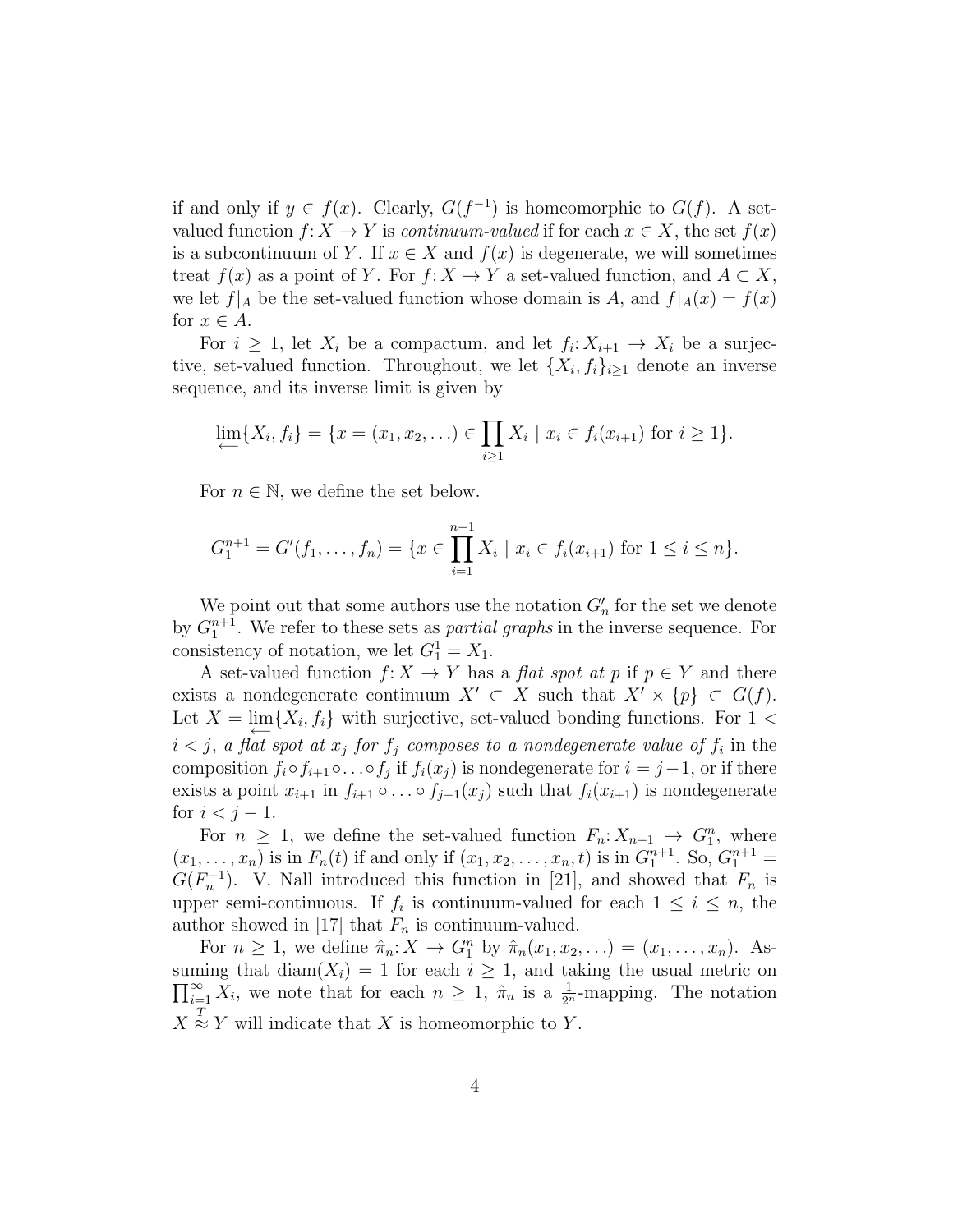A continuum X is *irreducible* if there exist points p and q in X such that no proper subcontinuum of X contains both  $p$  and  $q$ . In this case, we say that X is *irreducible between the points p and q*. A continuum X is decomposable if it is the union of two proper subcontinua. Otherwise, X is *indecomposable*. If each subcontinuum of X is decomposable, then X is hereditarily decomposable. A continuum is hereditarily unicoherent if the intersection of each pair of its subcontinua is connected. A continuum is a  $\lambda$ -dendroid if it is hereditarily unicoherent and hereditarily decomposable.

#### 3. Triods in continuum folders

For convenience to the reader, we repeat a few definitions from [5]. Let X and Y be continua. A mapping  $f: X \to Y$  is monotone if, for each  $y \in Y$ ,  $f^{-1}(y)$  is connected. Consider the class M of continua that admit a monotone mapping onto [0, 1]. If  $X \in \mathcal{M}$  and  $\eta: X \to [0, 1]$  is surjective and monotone, we refer to each  $\eta^{-1}(t)$ , for  $t \in [0,1]$ , as a *fiber* of X. This structure gives rise to an upper semi-continuous decomposition of  $X$ , where the fibers are elements of the decomposition.

We refer to a member X of M together with a monotone surjective map  $\eta: X \to [0, 1]$  as a *continuum folder*. So, a continuum folder is a pair  $(X, \eta)$ , but we will typically refer to  $X$  as a continuum folder, with an assumed monotone map  $\eta: X \to [0,1]$ . Let G be a class of continua. If each fiber of X is either a point or belongs to  $G$ , we call X a  $G$  folder or a folder of continual from G.

For M a continuum, an  $\{M\}$  folder, which we denote simply by M folder, is a continuum folder where each fiber is either a point or is homeomorphic to M.

Basic properties of continuum folders and arc folders, as well as examples, can be found in  $[5]$ . We note that if a continuum folder X is irreducible, then it is irreducible between points  $p \in \eta^{-1}(0)$  and  $q \in \eta^{-1}(1)$ .

If X is a compactum, and  $A \subset X$ , we let cl(A) denote the closure of A in X. Two subsets A and B of X are mutually separated in X if  $cl(A) \cap B = \emptyset$  $cl(B)\cap A$ . A continuum T is a triod if there exists a subcontinuum K of T such that  $T \backslash K$  is the union of three nonempty sets, each two of which are mutually separated in  $T$ . A unicoherent continuum  $T$  is a triod if there exist three subcontinua  $J_1$ ,  $J_2$ , and  $J_3$  of T such that  $T = J_1 \cup J_2 \cup J_3$ ,  $J_1 \cap J_2 \cap J_3 \neq \emptyset$ , and for each  $i \in \{1, 2, 3\}, J_i \setminus (J_j \cup J_k) \neq \emptyset$  for  $\{i, j, k\} = \{1, 2, 3\},$  see [20, pages 208-209]. Since, throughout, we will be working in hereditarily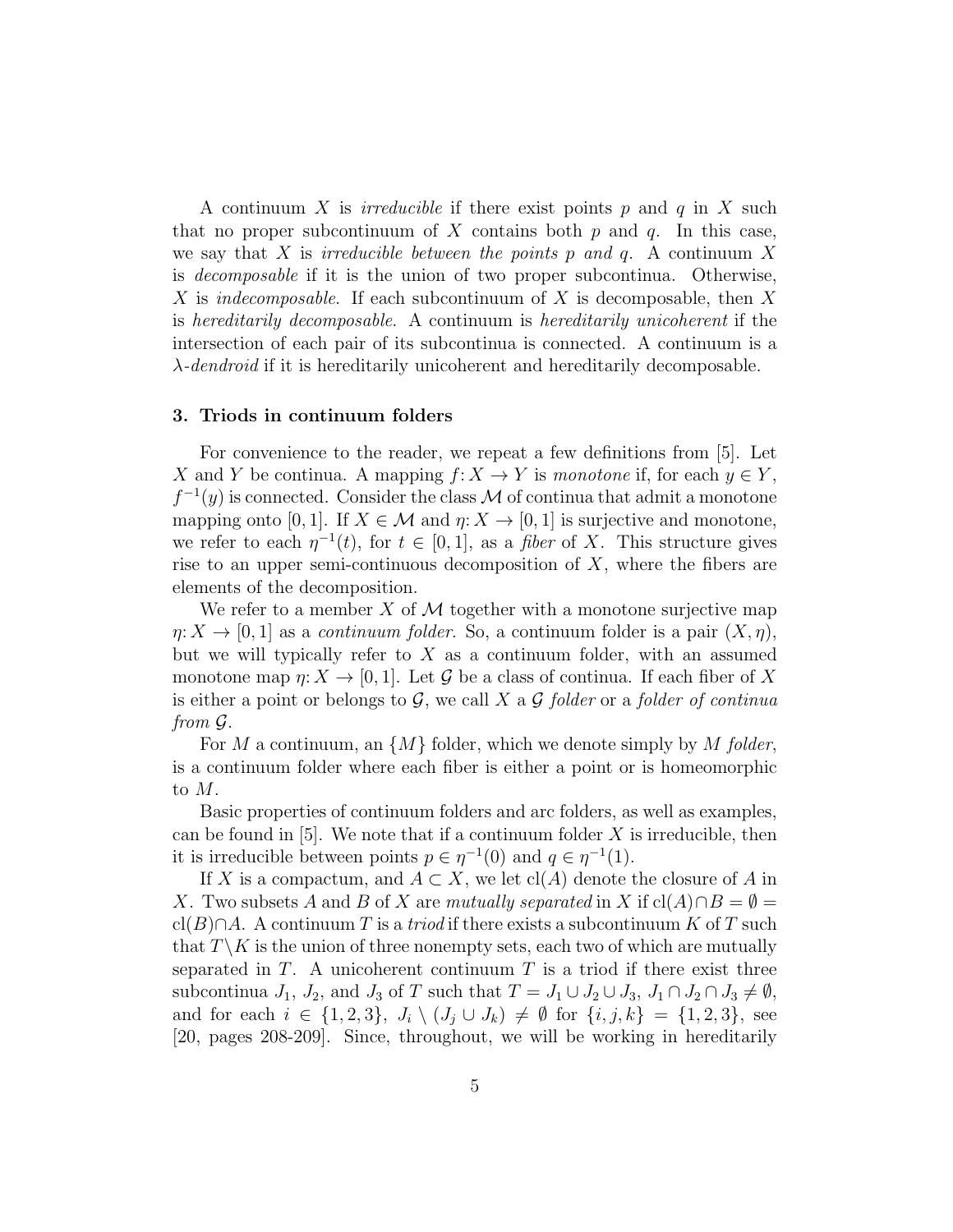unicoherent continua, we will say that  $T = J_1 \cup J_2 \cup J_3$  is a triod, meaning that the conditions above are satisfied. A continuum is atriodic if it contains no triod.

An *interval* or a *subinterval* of  $[0, 1]$  is a possibly degenerate subcontinuum of [0, 1]. Given an interval [u, v], unless specified, we do not assume  $u \leq v$ . Let  $(M, \eta)$  be a folder of continua. We say that M contains a *one-sided triod* (at u) if there exists a nondegenerate interval  $[u, v] \subset [0, 1]$ , and continua A, B, and C such that  $A \cup B \subset \eta^{-1}(u)$ ,  $\eta(C) = [u, v]$ , and  $T = A \cup B \cup C$  is a triod. We also define a one-sided triod (at  $v$ ) to be one defined as above with A and B lying in  $\eta^{-1}(v)$ . We say that M contains a two-sided triod (at t) if there exist a nondegenerate interval  $[u, v] \subset [0, 1], u < t < v$ , and subcontinua A and B of M such that  $\eta(A) = [u, t], \eta(B) = [t, v],$  and  $T = A \cup B \cup \eta^{-1}(t)$ is a triod. We say that M contains a three-fibered triod if there exist a nondegenerate interval  $[u, v] \subset [0, 1], u < t < v$ , and a subcontinuum K of M such that  $\eta(K) = [u, v]$ , and  $(\eta^{-1}(u) \cup K) \cup (\eta^{-1}(t) \cup K) \cup (\eta^{-1}(v) \cup K)$ is a triod.

**Lemma 1.** Suppose that  $(M, \eta)$  is a hereditarily unicoherent folder of continua. The following statements are equivalent.

- (1) M contains no two-sided triod.
- (2) The continuum  $cl(\eta^{-1}(u, v))$  is irreducible between  $\eta^{-1}(u)$  and  $\eta^{-1}(v)$ for each nondegenerate interval  $[u, v] \subset [0, 1]$ .
- (3) The continuum  $cl(\eta^{-1}(0,1))$  is irreducible between  $\eta^{-1}(0)$  and  $\eta^{-1}(1)$ .

*Proof.* (1)  $\Rightarrow$  (2): We prove the contrapositive statement. Suppose  $0 \le u$  $v \leq 1$ , N is a subcontinuum of M such that  $\eta(N) = [u, v]$ , and N is a proper subcontinuum of  $\text{cl}(\eta^{-1}(u, v))$ . It follows that there exists  $x \in \eta^{-1}(t) \setminus N$ for some  $u < t < v$ . Since M is hereditarily unicoherent,  $N \cap \eta^{-1}(s)$  is a continuum for each  $s \in [u, v]$ . Let  $A = \eta|_N^{-1}([u, t])$  and  $B = \eta|_N^{-1}([t, v]$ . It is straightforward to check that  $A \cup B \cup \eta^{-1}(t)$  is a two-sided triod in M.

 $(2) \Rightarrow (3)$ : This implication is immediate.

 $(3) \Rightarrow (1)$ : We prove the contrapositive statement. Suppose M contains a two-sided triod T; say  $T = A \cup B \cup \eta^{-1}(t)$ , where  $\eta(A) = [u, t], \eta(B) = [t, v]$ , and  $u < t < v$ . Let  $A' = cl(\eta^{-1}(0, u]) \cup A$  and  $B' = B \cup cl(\eta^{-1}(v, 1))$ . We have that  $A' \cup B'$  is a proper subcontinuum of  $\text{cl}(\eta^{-1}(0,1))$  that meets  $\eta^{-1}(0)$  and  $\eta^{-1}(1)$ . So,  $\text{cl}(\eta^{-1}(0,1))$  is not irreducible between  $\eta^{-1}(0)$  and  $\eta^{-1}(1)$ .  $\Box$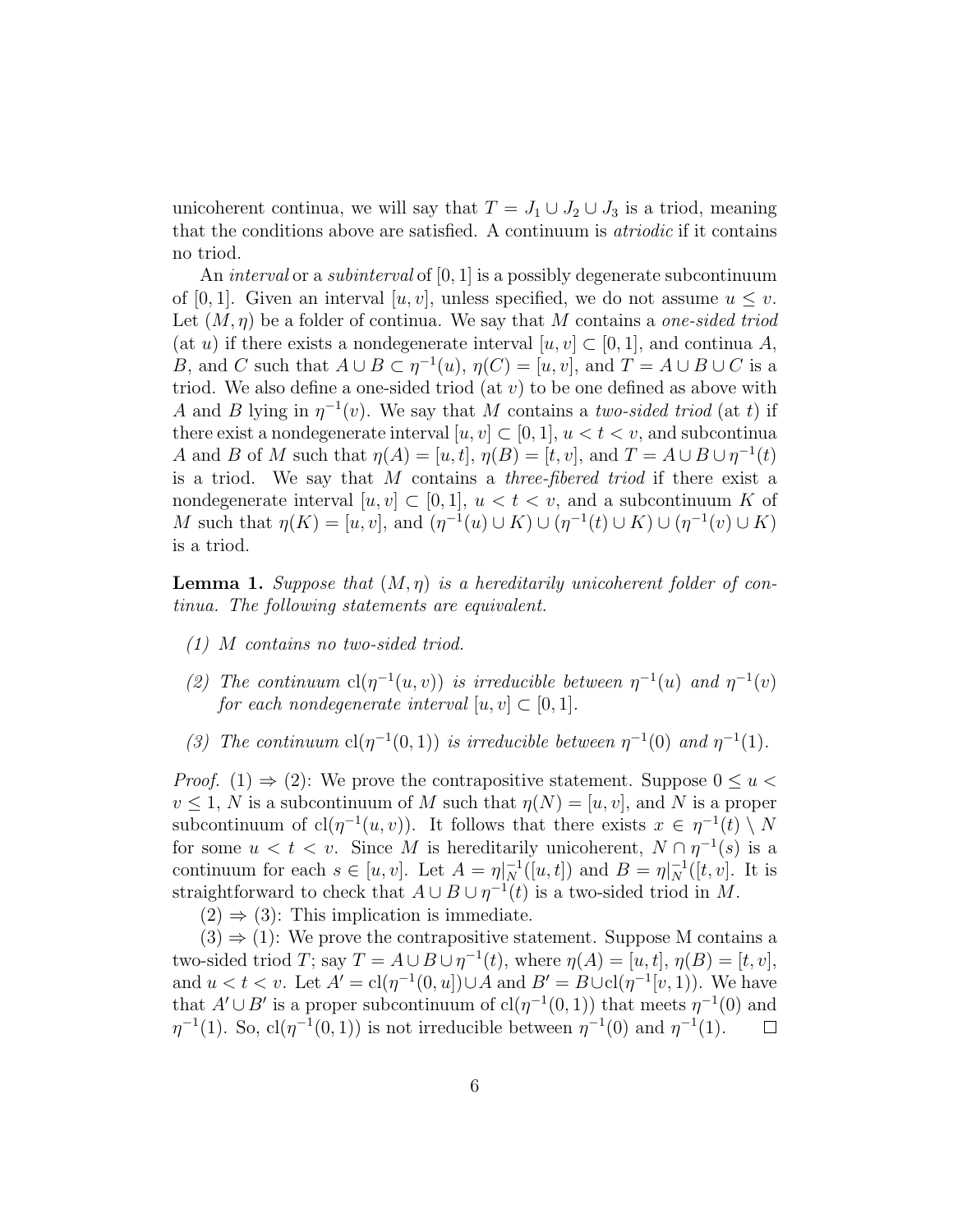**Theorem 1.** Suppose that  $(M, \eta)$  is a hereditarily unicoherent folder of atriodic continua that contains a triod. Then M contains either a one-sided triod or a two-sided triod.

*Proof.* Suppose M contains no two-sided triod. Let T be a triod in  $M$ . Since M is hereditarily unicoherent, T is unicoherent. Let  $T = J_1 \cup J_2 \cup J_3$ as described for unicoherent continua. Since the fibers of M are atriodic,  $\eta(T) = [u, v]$  is a non-degenerate interval.

Suppose  $\eta(J_i) \neq [u, v]$  for  $i \in \{1, 2, 3\}$ . Assume, without loss of generality, that  $u \in \eta(J_1)$  and  $v \in \eta(J_2)$ . Since  $J_1 \cap J_2 \neq \emptyset$ ,  $\eta(J_1 \cup J_2) = [u, v]$ . By Lemma 1,  $\text{cl}(\eta^{-1}(u, v)) \subset J_1 \cup J_2$ . So,  $\eta(J_3 \setminus (J_1 \cup J_2)) \subset \{u, v\}$ . Suppose, without loss of generality, that  $u \in \eta(J_3 \setminus (J_1 \cup J_2))$ . Since  $J_3 \cap J_2 \neq \emptyset$ ,  $\eta(J_3 \cup J_2) = [u, v]$ . By Lemma 1,  $\text{cl}(\eta^{-1}(u, v)) \subset J_3 \cup J_2$ . By our supposition in this paragraph,  $v \notin \eta(J_1 \cup J_3)$ . So, it follows that  $J_1 \setminus (J_2 \cup J_3) \subset \eta^{-1}(u)$ , and  $J_3 \setminus (J_1 \cup J_2) \subset \eta^{-1}(u)$ . We let  $L_1 = J_1 \cap \eta^{-1}(u)$ ,  $L_2 = J_3 \cap \eta^{-1}(u)$ , and  $L_3 = cl(\eta^{-1}(u, v])$ . It is straightforward to check that  $L_1 \cup L_2 \cup L_3$  is a one-sided triod.

So, we assume, without loss of generality, that  $\eta(J_1) = [u, v]$ . Once again by Lemma 1,  $\text{cl}(\eta^{-1}(u, v)) \subset J_1$ , and  $\eta(J_2 \setminus (J_1 \cup J_3)) \cup \eta(J_3 \setminus (J_1 \cup J_2)) \subset$  $\{u, v\}$ . Suppose that  $u \in \eta(J_3 \setminus (J_1 \cup J_3))$  and  $v \in \eta(J_2 \setminus (J_1 \cup J_2))$ . Then  $\eta(J_2 \cup J_3) = [u, v]$ . By Lemma 1,  $\eta(J_1 \setminus (J_2 \cup J_3)) \subset \{u, v\}$ . Assume, without loss of generality, that  $u \in \eta(J_1 \setminus (J_2 \cup J_3))$ . As in the previous paragraph, letting  $L_1 = J_1 \cap \eta^{-1}(u)$ ,  $L_2 = J_3 \cap \eta^{-1}(u)$ , and  $L_3 = \text{cl}(\eta^{-1}(u, v))$ , we have that  $L_1 \cup L_2 \cup L_3$  is a one-sided triod.

Lastly, assume that  $\eta(J_2 \setminus (J_1 \cup J_3)) = \{u\} = \eta(J_3 \setminus (J_1 \cup J_2))$ . We may form a one-sided triod as we did in the previous paragraph, letting  $L_1 = J_2 \cap \eta^{-1}(u), L_2 = J_3 \cap \eta^{-1}(u), \text{ and } L_3 = \text{cl}(\eta^{-1}(u, v)).$  $\Box$ 

**Corollary 1.** Suppose that  $(M, \eta)$  is a hereditarily unicoherent folder of *chainable continua such that*  $cl(\eta^{-1}(0,1))$  *is irreducible between*  $\eta^{-1}(0)$  *and*  $\eta^{-1}(1)$ . If M contains no one-sided triod, then M is chainable.

Proof. By Lemma 1, M contains no two-sided triod. So, by Theorem 1, M is atriodic. It follows from Proposition 6 in  $[5]$  that M is chainable.  $\Box$ 

# 4. Continuum folders and inverse sequences on [0, 1] with intervalvalued functions

For each product  $X \times Y$  of compacta X and Y, let  $c_1: X \times Y \to X$  and  $c_2: X \times Y \to Y$  denote coordinate projection.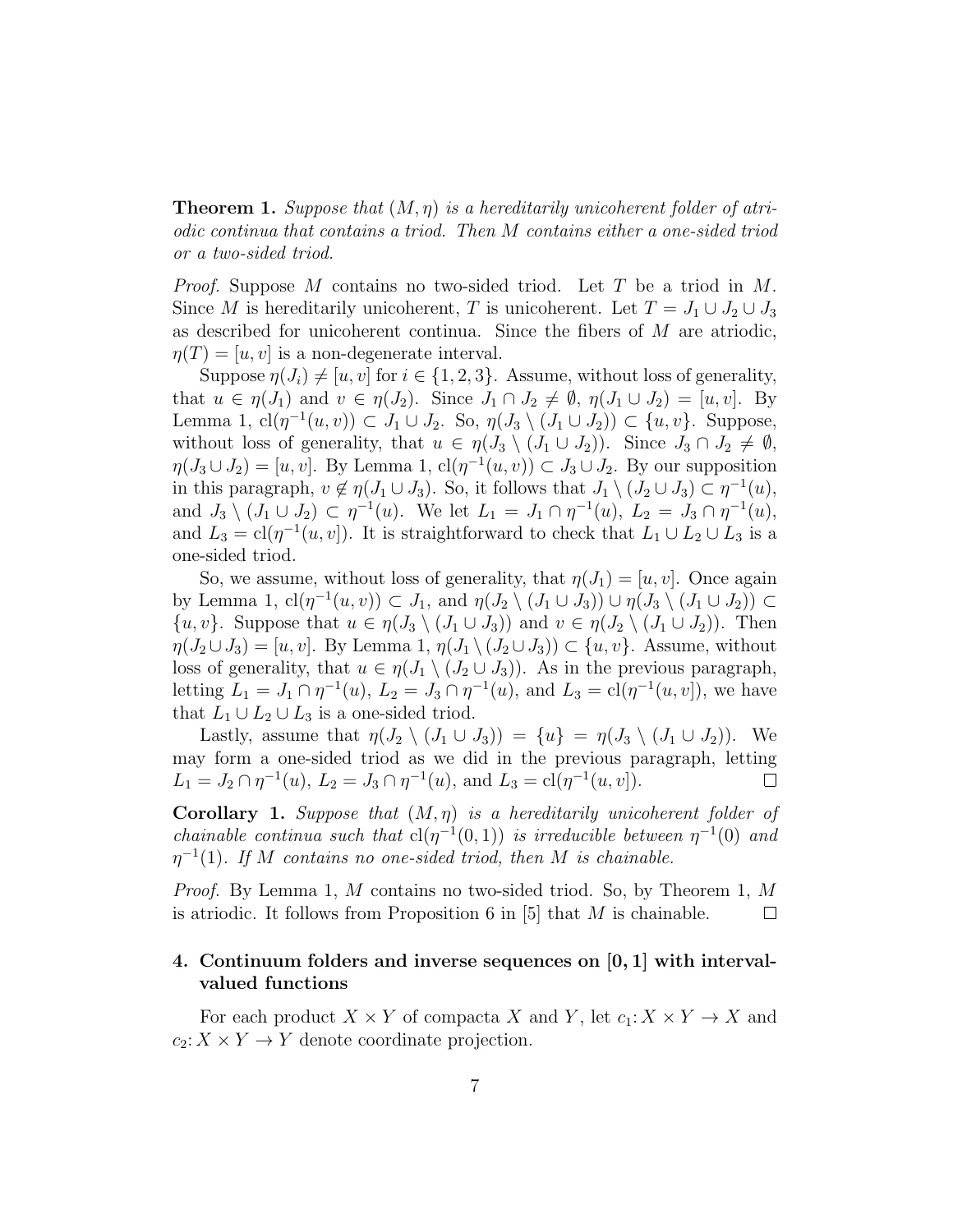If Y is a continuum, and  $f: [0, 1] \to Y$  is a continuum-valued function, the graph of f is a continuum [11, Theorem 4.1]. We note that for  $t \in [0,1]$ ,  $(c_1|_{G(f)})^{-1}(t) = \{t\} \times f(t)$ , giving us that  $c_1|_{G(f)}$  is a monotone mapping, and hence making  $(G(f), c_1|_{G(f)})$  a continuum folder with fibers  $\{t\} \times f(t)$ . We call this continuum-folder structure the natural continuum folder structure on  $G(f)$ .

Suppose that  $\{[0, 1], f_i\}_{i\geq 1}$  is an inverse sequence, where for each  $i \geq$ 1,  $f_i: [0,1] \rightarrow [0,1]$  is a surjective, interval-valued function. Recall from the next-to-last paragraph in Section 2,  $F_n: [0,1] \rightarrow G_1^n$  is a surjective, continuum-valued function for each  $n \geq 1$ . So, from the comments above, for each  $n \geq 1$ ,  $(G(f_n), c_1|_{G(f_n)})$  is an arc-folder, and  $(G(F_n), c_1|_{G(F_n)})$  is a continuum folder. For  $n \geq 1$ , let  $\sigma_{n+1}: G_1^{n+1} \to G(F_n)$  be the homeomorphism given by  $\sigma_{n+1}(x_1,\ldots,x_n,x_{n+1}) = (x_{n+1},x_1,\ldots,x_n)$ , and let  $\pi_{n+1}:G_1^{n+1} \to [0,1]$  be projection onto the  $(n+1)$ <sup>th</sup> coordinate. We have, for each  $n \geq 1$ , the commuting diagram below. From the diagram, we see that  $(G_1^{n+1}, \pi_{n+1})$  is also a continuum-folder. We note that  $\sigma_{n+1}^{-1}(G(F_n)) = G(F_n^{-1})$ . For subsets A of  $G(F_n)$ , we let  $A^{-1} = \sigma_{n+1}^{-1}(A)$ .

$$
G(F_n) \xrightarrow{\sigma_{n+1}} G_1^{n+1}
$$
  

$$
c_1 \searrow \qquad \qquad \tau_{n+1}
$$
  

$$
[0, 1]
$$

In a more general setting, a direct proof that  $\pi_{n+1}$  is monotone can be found in [9, Lemma 4.1]. We call this continuum-folder representation of  $G_1^{n+1}$  the natural continuum folder structure on  $G_1^{n+1}$ .

It will be an aid to clarity and notation to have the definitions of onesided, two-sided, and three-fibered triods restated for the natural continuum folder structures on the graphs of continuum-valued functions  $f: [0, 1] \rightarrow Y$ . It should be clear to the reader that these restated definitions are equivalent to those given for general continuum folders  $(M, \eta)$ .

Let  $f: [0, 1] \rightarrow Y$  be a surjective, continuum-valued function. We say that  $G(f)$  contains a *one-sided triod* (at r) if there exists a nondegenerate interval [r, s], two subcontinua A and B of  $\{r\} \times f(r)$ , and a continuumvalued function  $\hat{f}: [r, s] \to Y$  such that  $G(\hat{f}) \subset G(f)$  and  $T = A \cup B \cup G(\hat{f})$ is a triod. We also define a one-sided triod (at  $s$ ) to be one defined as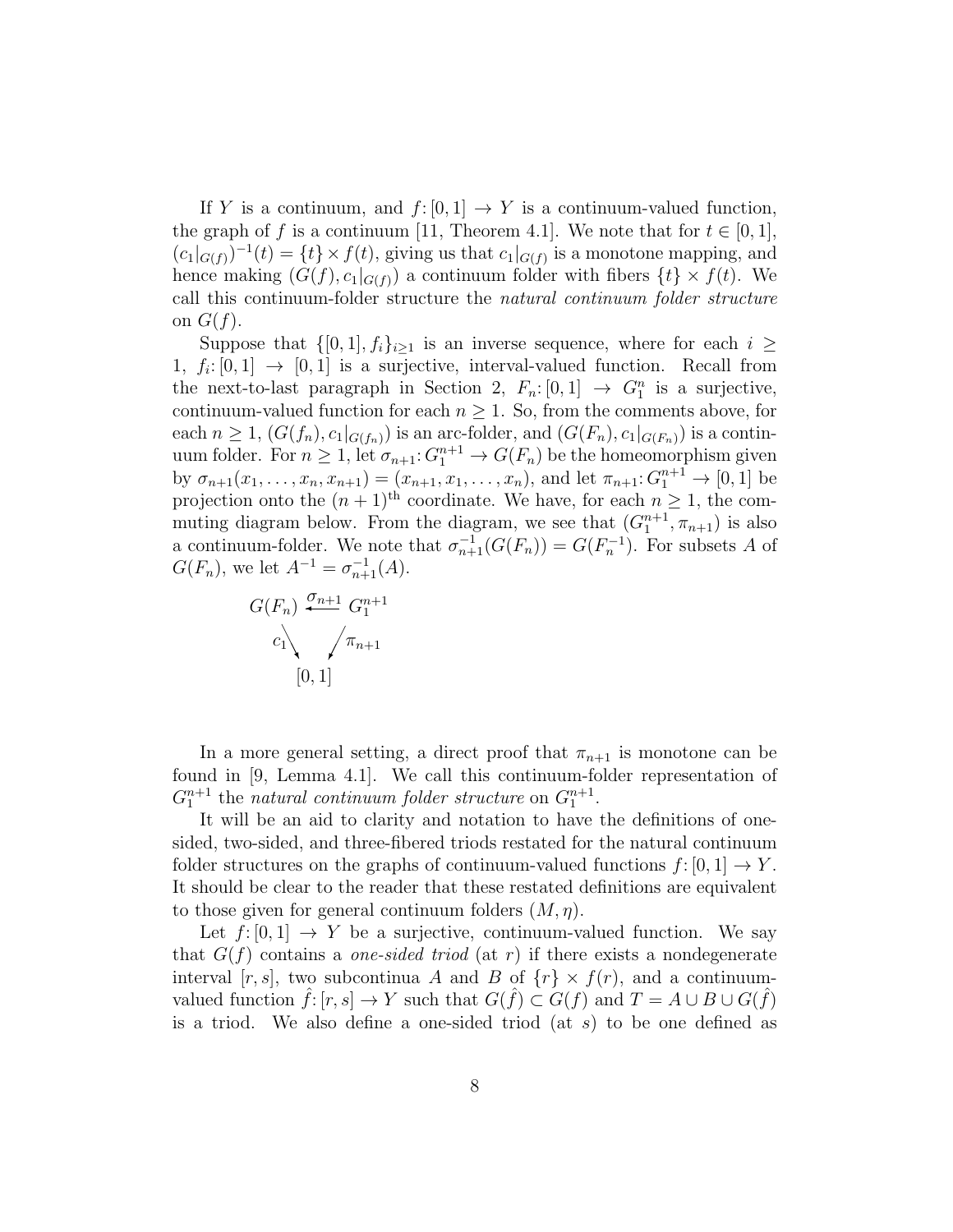above with A and B lying in  $\{s\} \times f(s)$ . We say that  $G(f)$  contains a twosided triod (at s) if there exist a nondegenerate interval  $[r, t]$ ,  $r < s < t$ , and a continuum-valued function  $\hat{f}: [r, t] \to Y$  such that  $G(\hat{f}) \subset G(f)$  and  $T = G(\hat{f}|_{[r,s]}) \cup G(\hat{f}|_{[s,t]}) \cup (\{s\} \times f(s))$  is a triod. We say that  $G(f)$  contains a three-fibered triod if there exist a nondegenerate interval  $[r, t] \subset [0, 1], r <$  $s < t$ , and a continuum-valued function  $\hat{f}: [r, t] \to Y$  such that  $G(\hat{f}) \subset G(f)$ , and  $((\lbrace r \rbrace \times f(r)) \cup G(\hat{f})) \cup ((\lbrace s \rbrace \times f(s)) \cup G(\hat{f})) \cup ((\lbrace t \rbrace \times f(t)) \cup G(\hat{f}))$  is a triod. We note that  $G(\hat{f}|_{[r,s]}) \cup G(\hat{f}|_{[s,t]}) \cup (\{s\} \times f(s))$  is a two-sided triod  $(\text{at } s)$  contained in the three-fibered triod above. In fact, it is clear that each three-fibered triod may be realized as a two-sided triod.

Before proceeding to inverse limits, we provide a lemma about intervalvalued functions between intervals. A mapping  $g: X \to Y$  between continua is weakly confluent provided that whenever K is a subcontinuum of Y, there exists a subcontinuum H of X such that  $q(H) = K$ .

**Lemma 2.** Let  $f: I \to J$  be a surjective, interval-valued function between nondegenerate intervals I and J with  $\dim(G(f)) = 1$ . If  $J' = [e_1, e_2]$  is a nondegenerate subinterval of J, then there exist a subinterval  $I' = [r, s]$  of I, and a surjective, interval-valued function  $\hat{f}: I' \to J'$  such that

- (1)  $G(\hat{f}) \subset G(f)$ ,
- (2)  $G(\hat{f})$  is irreducible between  $I \times \{e_1\}$  and  $I \times \{e_2\}$ ,
- (3)  $G(\hat{f}) \cap ([r, s] \times \{e_1\}) = \{(r, e_1)\}, G(\hat{f}) \cap ([r, s] \times \{e_2\}) = \{(s, e_2)\}, and$
- (4) if  $G(\hat{f})$  contains no one-sided triod, then  $G(\hat{f})$  is chainable.

*Proof.* We first note, by Proposition 19(6) in [5], that  $G(f)$  is a  $\lambda$ -dendroid.

 $(1), (2),$  and  $(3)$ . Since  $c_2|_{G(f)}$  is weakly confluent, there exists a continuum  $N' \subset G(f)$  such that  $c_2(N') = [e_1, e_2]$ . Let N be a subcontinuum of N' that is irreducible between  $I \times \{e_1\}$  and  $I \times \{e_2\}$ . Let  $(r, e_1)$  and  $(s, e_2)$ be points of N. If  $r = s$ , then  $[e_1, e_2] \subset f(r)$ . Since  $G(f)$  is hereditarily unicoherent,  $\{r\} \times [e_1, e_2] \subset N$ . Since N is irreducible between  $I \times \{e_1\}$  and  $I \times \{e_2\}, N = \{r\} \times [e_1, e_2].$  We let  $\hat{f}$  be the function with degenerate domain  $\{r\}$  defined by  $\hat{f}(r) = [e_1, e_2]$ . Items (1), (2), and (3) follow.

If  $r \neq s$ , we assume, without loss of generality, that  $r < s$ , and suppose  $(u, e_1) \in N$  and  $u \neq r$ . One of u, r, and s separates the remaining two in I. Suppose, without loss of generality, that  $r$  separates  $u$  from  $s$ . Then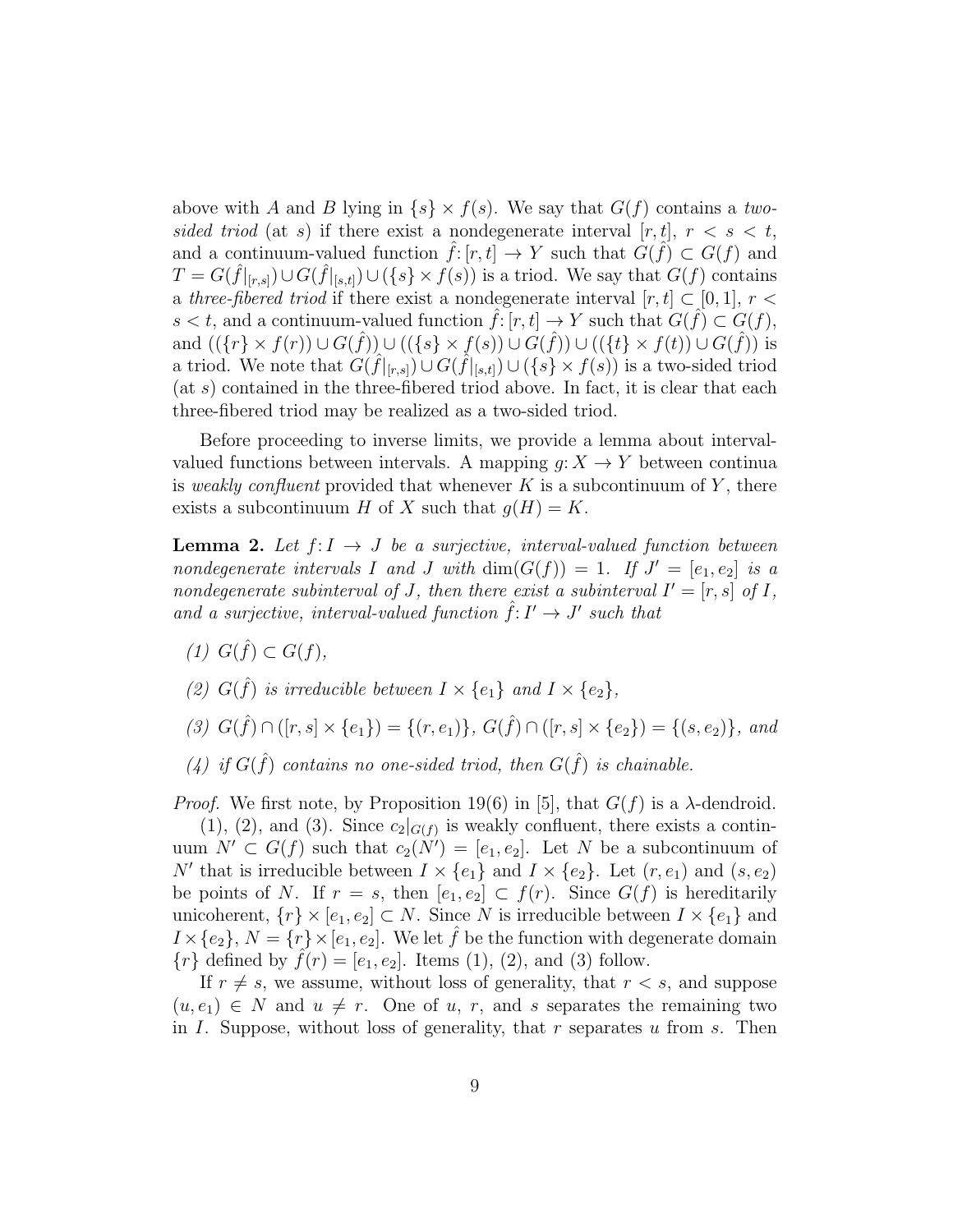$N \cap G(f|_{[r,s]})$  is a proper subcontinuum of N meeting  $I \times \{e_1\}$  and  $I \times \{e_2\}$ , which contradicts the irreducibility of N. We let  $f$  be the interval-valued function whose graph is  $N$ . Items  $(1), (2),$  and  $(3)$  are established.

(4). Let  $h: [r, s] \to [0, 1]$  be an increasing homeomorphism, and let  $\eta =$  $h \circ c_1|_{G(\hat{f})}$ . It is clear that  $(G(\hat{f}), \eta)$  is a continuum folder. Suppose  $G(\hat{f})$ contains a two-sided triod; say  $T = A \cup B \cup \eta^{-1}(t)$  is a two-sided triod in  $G(\hat{f})$ . Then clearly  $A \cup B \cup \eta^{-1}(0) \cup \eta^{-1}(1)$  is a proper subcontinuum of  $G(\hat{f})$  that contains  $(r, e_1)$  and  $(s, e_2)$ , contradicting the irreducibility of  $G(\hat{f})$ between  $(r, e_1)$  and  $(s, e_2)$ . So,  $G(\hat{f})$  contains no two-sided triod. By Lemma 1, the continuum  $cl(\eta^{-1}(0,1))$  is irreducible between  $\eta^{-1}(0)$  and  $\eta^{-1}(1)$ . By hypothesis and Corollary 1,  $G(\hat{f})$  is chainable.  $\Box$ 

We say the function  $\hat{f}$ , given by Lemma 2, is an irreducible portion of f between  $I \times \{e_1\}$  and  $I \times \{e_2\}$ . If  $e_1 < e_2$  and  $r < s$  in Lemma 2, we say that f is increasing between r and s. If  $e_1 < e_2$  and  $r > s$ , we say that f is decreasing between r and s.

Let X, Y and Z be continua, and let  $f: X \to Y$  and  $g: Y \to Z$ be surjective, continuum-valued functions. Define the set-valued function  $F: X \to G(g^{-1})$  by  $F(x) = G((g|_{f(x)})^{-1})$ . We refer to F as the function induced by f and g. We observe that  $G(F^{-1}) = G'(g, f)$ . Furthermore, since both f and g are continuum-valued, it follows that for each  $x \in X$ ,  $G(g|_{f(x)})$ is a continuum. Hence,  $F$  is continuum-valued.

**Theorem 2.** Let  $\{[0,1], f_i\}_{i\geq 1}$  be an inverse sequence, where for each  $i \geq 1$ ,  $f_i: [0,1] \to [0,1]$  is a surjective, interval-valued function,  $\dim(G(f_i)) = 1$ , and no flat spot of  $f_i$  composes to a non-degenerate value of  $f_j$  for  $1 \leq j \leq i$ . If for some  $n \geq 1$ ,  $G(f_n)$  contains a triod, then  $G(F_n)$ , with its natural continuum folder structure, contains either a two-sided triod or a one-sided triod. In particular, if  $G(f_n)$  contains a two-sided triod, then  $G(F_n)$  contains a twosided triod, and if  $G(f_n)$  contains a one-sided triod, then  $G(F_n)$  contains a one-sided triod.

*Proof.* By Theorem 1,  $G(f_n)$ , with its natural continuum folder structure, contains either a two-sided triod or a one-sided triod. From [18, Corollary 4, we have that  $G(F_i) \stackrel{T}{\approx} G_1^{i+1}$  is a  $\lambda$ -dendroid for each  $i \geq 1$ .

**Case 1.** Suppose  $G(f_n)$  contains a two-sided triod. We assume, without loss of generality, that the interval  $[r, t]$ , as in the definition in the third paragraph after the diagram, is the interval [0, 1]. Then there exist  $0 < s < 1$ , and a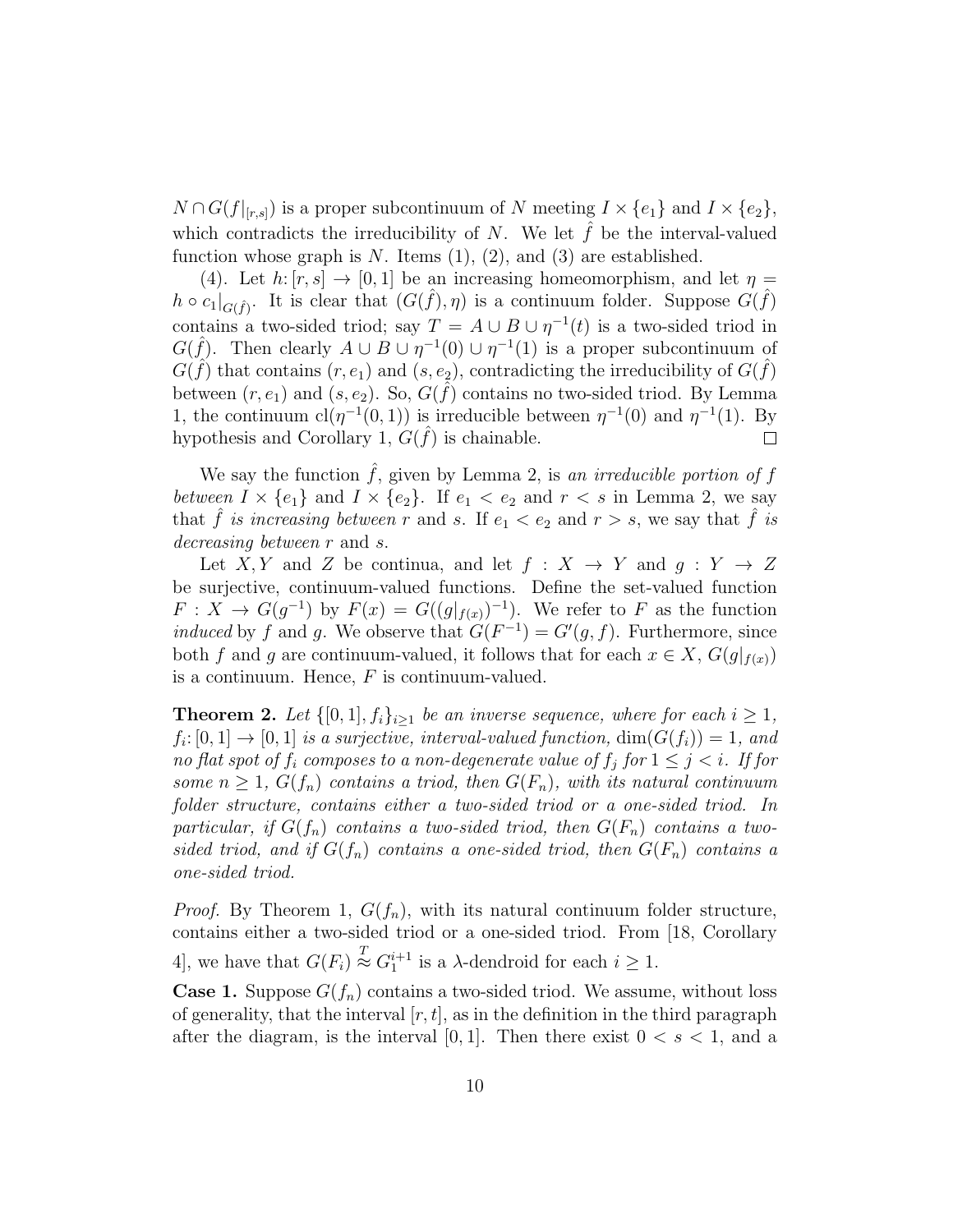continuum-valued function  $\hat{f}_n: [0,1] \to [0,1]$  such that  $G(\hat{f}_n) \subset G(f_n)$  and  $T = G(\hat{f}_n|_{[0,s]}) \cup G(\hat{f}_n|_{[s,1]}) \cup (\{s\} \times f_n(s))$  is a triod. Let  $(s, x) \in (\{s\} \times$  $f_n(s)$   $\setminus G(\hat{f}_n)$ . Let  $(0, a) \in G(\hat{f}|_{[0, s]})$ , and  $(1, b) \in G(\hat{f}|_{[s, 1]})$ . Clearly,  $(0, a)$  is not in  $G(\hat{f}|_{[s,1]}) \cup (\{s\} \times f_n(s)),$  and  $(1,b)$  is not in  $G(\hat{f}|_{[0,s]}) \cup (\{s\} \times f_n(s)).$ 

Let  $\hat{F}_n: [0,1] \to G_1^n$  be the continuum-valued function induced by  $\hat{f}_n$  and  $F_{n-1}$ . So, by definition, for  $t \in [0,1]$ ,  $\hat{F}_n(t) = G((F_{n-1}|_{\hat{f}_n(t)})^{-1})$ . Also, it is clear that  $G(\hat{F}_n) \subset G(F_n)$ . Let  $\hat{A} = G(\hat{F}_n|_{[0,s]})$ , and  $\hat{B} = G(\hat{F}_n|_{[s,1]})$ . We claim that  $\hat{A} \cup \hat{B} \cup (\{s\} \times F_n(s))$  is a two-sided triod in  $G(F_n)$  with its natural continuum folder structure.

It is clear from the definitions, and from the hereditary unicoherence of  $G(F_n)$  that each of  $\overline{A}$ ,  $\overline{B}$ , and  $\{s\} \times F_n(s)$  is a continuum, and that the three continua have a nonempty intersection.

Pick a point  $\hat{a} \in \{0\} \times F_{n-1}(a) \times \{a\}, \ \hat{b} \in \{1\} \times F_{n-1}(b) \times \{b\},\$ and  $\hat{x} \in \{s\} \times F_{n-1}(x) \times \{x\}.$  We note that  $\hat{a} \in \hat{A} \setminus (\hat{B} \cup (\{s\} \times F_n(s))), \hat{b} \in$  $\hat{B}\setminus(\hat{A}\cup(\{s\}\times F_n(s))),$  and  $\hat{x}\in(\{s\}\times F_n(s))\setminus(\hat{A}\cup\hat{B})$ . So,  $\hat{A}\cup\hat{B}\cup(\{s\}\times F_n(s))$ is a two-sided triod as claimed.

**Case 2.** Suppose  $G(f_n)$  contains a one-sided triod. We assume, without loss of generality, that the interval  $[r, s]$ , as in the definition, is the interval  $[0, 1]$ , A and B are arcs in  $\{0\} \times f_n(0)$ , and  $\hat{f}_n: [0,1] \to [0,1]$  is a continuum-valued function such that  $G(\hat{f}_n) \subset G(f_n)$  and  $T = A \cup B \cup G(\hat{f}_n)$  is a one-sided triod. Since  $A\cup B\subset \{0\}\times f_n(0)$ , we can pick points  $(0, a)\in A\setminus (B\cup G(\hat{f}_n)),$  $(0,b)\in B\setminus (A\cup G(\hat{f}_n)),$  and  $(1,x)\in G(\hat{f}_n)$ . Clearly,  $(1,x)\notin A\cup B$ .

As in Case 1, let  $\hat{F}_n: [0,1] \to G_1^n$  be the continuum-valued function induced by  $f_n$  and  $F_{n-1}$ . Since A and B are arcs in  $\{0\} \times f_n(0)$ ,  $c_2(A)$ and  $c_2(B)$  are arcs in  $f_n(0)$ . Let  $\hat{A} = \{0\} \times G((F_{n-1}|_{c_2(A)})^{-1})$ , and  $\hat{B} =$  ${0} \times G((F_{n-1}|_{c_2(B)})^{-1})$ . As in Case 1, we use the points  $(0, a)$ ,  $(0, b)$ , and  $(1, x)$  that were chosen above to pick points  $\hat{a} \in \hat{A}$ ,  $\hat{b} \in \hat{B}$ , and  $\hat{x}$  in  $G(\hat{F}_n)$  in such a way that each of these points is not in the union of the remaining two of the three continua. It is clear from the construction that  $\hat{A} \cup \hat{B} \cup \tilde{G}(\hat{F}_n)$ is a one-sided triod in the continuum folder  $G(F_n)$ .  $\Box$ 

#### 5. Main theorem for inverse limits with interval-valued functions

We make an observation before the main theorem of this section.

**Observation 1.** Let  $X = \lim_{n \to \infty} \{ [0, 1], f_i \}$ , where  $f_i$  is a surjective, set-valued function for each  $i \geq 1$ . If for some  $n \geq 1$  and some  $t \in [0,1]$ ,  $F_n(t)$  contains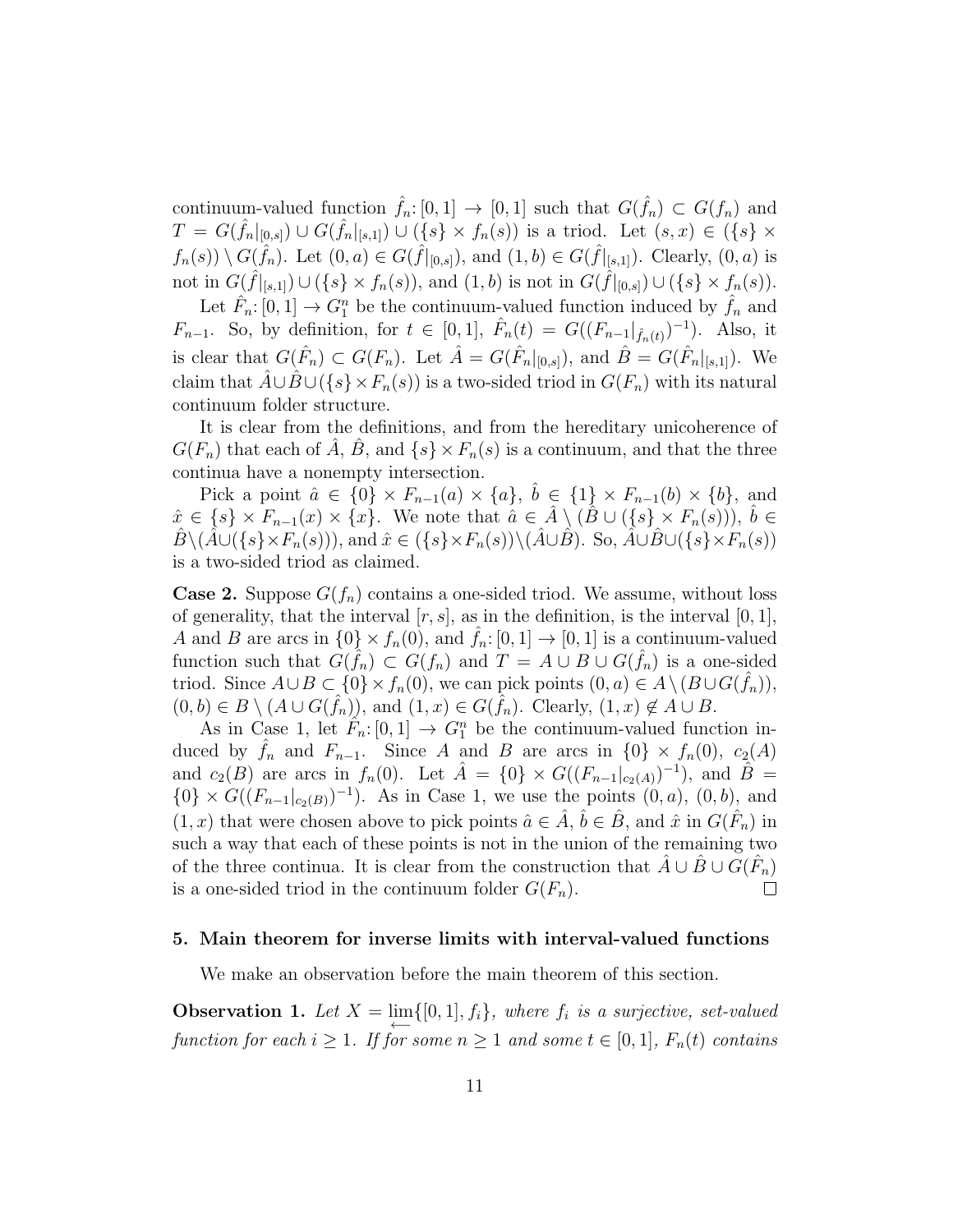a triod, then X contains a triod.

*Proof.* Let T be a triod in  $F_n(t)$  for some  $n \geq 1$  and  $t \in [0,1]$ . Let  $p =$  $(x_1, x_2, \ldots, x_n, t) \in F_n(t) \times \{t\}$ , and let  $x = (x_1, x_2, \ldots, x_n, t, x_{n+2}, \ldots)$  be a point of  $\hat{\pi}_{n+1}^{-1}(p)$ . Then  $T \times \{t\} \times \{x_{n+2}\} \times \ldots$  is a triod in X.  $\Box$ 

Let  $\{X_i, f_i\}_{i\geq 1}$  be an inverse sequence with surjective, set-valued bonding functions. For  $i \geq 1$ , let  $\rho_i: G_1^{i+1} \to G_1^i$  be the mapping that drops the  $(i+1)$ <sup>th</sup> coordinate. We note that  ${G_1^{i+1}, \rho_i}_{i \geq 1}$  is an ordinary inverse sequence; that is, an inverse sequence with mappings for bonding functions. Ingram showed in [8, Corollary 4.2] that  $\lim_{n \to \infty} \{X_i, f_i\}$  is homeomorphic to  $\lim_{n \to \infty} \{G_1^{i+1}, \rho_i\}$ . In [7, Corollary 4.3], Ingram points out that  $\lim_{n \to \infty} \{X_i, f_i\}$  is chainable if  $G_1^{n+1}$  is chainable for each  $n \geq 1$ .

**Theorem 3.** Let  $X = \lim_{n \to \infty} \{ [0, 1], f_i \}$ , where for each  $i \geq 1$ ,  $f_i$  is a surjective, interval-valued function. If  $X$  is atriodic and tree-like, then  $X$  is chainable, and for each  $n \geq 1$ , both  $G(f_n)$  and  $G(F_n) \stackrel{T}{\approx} G_1^{n+1}$  are chainable.

*Proof.* By [18, Corollary 3], for each  $i \geq 1$ ,  $\dim(G(f_i)) = 1$ , and no flat spot of  $f_i$  composes to a nondegenerate value of  $f_j$  for  $1 \leq j \leq i$ . As we noted in the proof of Theorem 2, each  $G(F_n)$  is a  $\lambda$ -dendroid. Since X is treelike, X is hereditarily unicoherent. So, as the proof proceeds, all non-empty intersections of continua either in X or in some  $G(F_n)$  are continua. By [4, Theorem 11, an atriodic  $\lambda$ -dendroid is chainable; so, by Observation 1, for all  $n \geq 1$  and  $t \in [0,1]$ ,  $F_n(t) \subset G_1^n$  is chainable.

We begin by considering three cases to show that, for each  $n \geq 1$ ,  $G(F_n)$ is atriodic, and hence, chainable.

**Case 1.** Suppose, for some  $n \geq 1$ ,  $G(F_n)$  contains a one-sided triod  $T_1$ . We will use  $T_1$  to construct a triod in X.

Applying the definition of a one-sided triod (at  $r_1$ ), we assume that  $T_1 =$  $A_1 \cup \overline{B_1} \cup \overline{G(F_n)}$ , where  $\hat{F}_n: [r_1, s_1] \to G_1^n$  is a continuum-valued function with  $G(\hat{F}_n) \subset G(F_n)$ , and  $A_1 \cup B_1 \subset \{r_1\} \times F_n(r_1)$ . We assume  $r_1 < s_1$ . We note that for each  $t > r_1$ ,  $A_1 \cup B_1 \cup G(\hat{F}_n|_{[r_1,t]})$  is a one-sided subtriod of  $T_1$ . Since  $T_1$  is a triod in  $G(F_n)$ , there exist points  $(r_1, a_1, \ldots, a_n) \in A_1 \setminus (B_1 \cup G(\hat{F}_n)),$  $(r_1, b_1, \ldots, b_n) \in B_1 \setminus (A_1 \cup G(\hat{F}_n)),$  and  $(s_1, z_1, \ldots, z_n) \in (\{s_1\} \times F_n(s_1))$  $(A_1 \cup B_1).$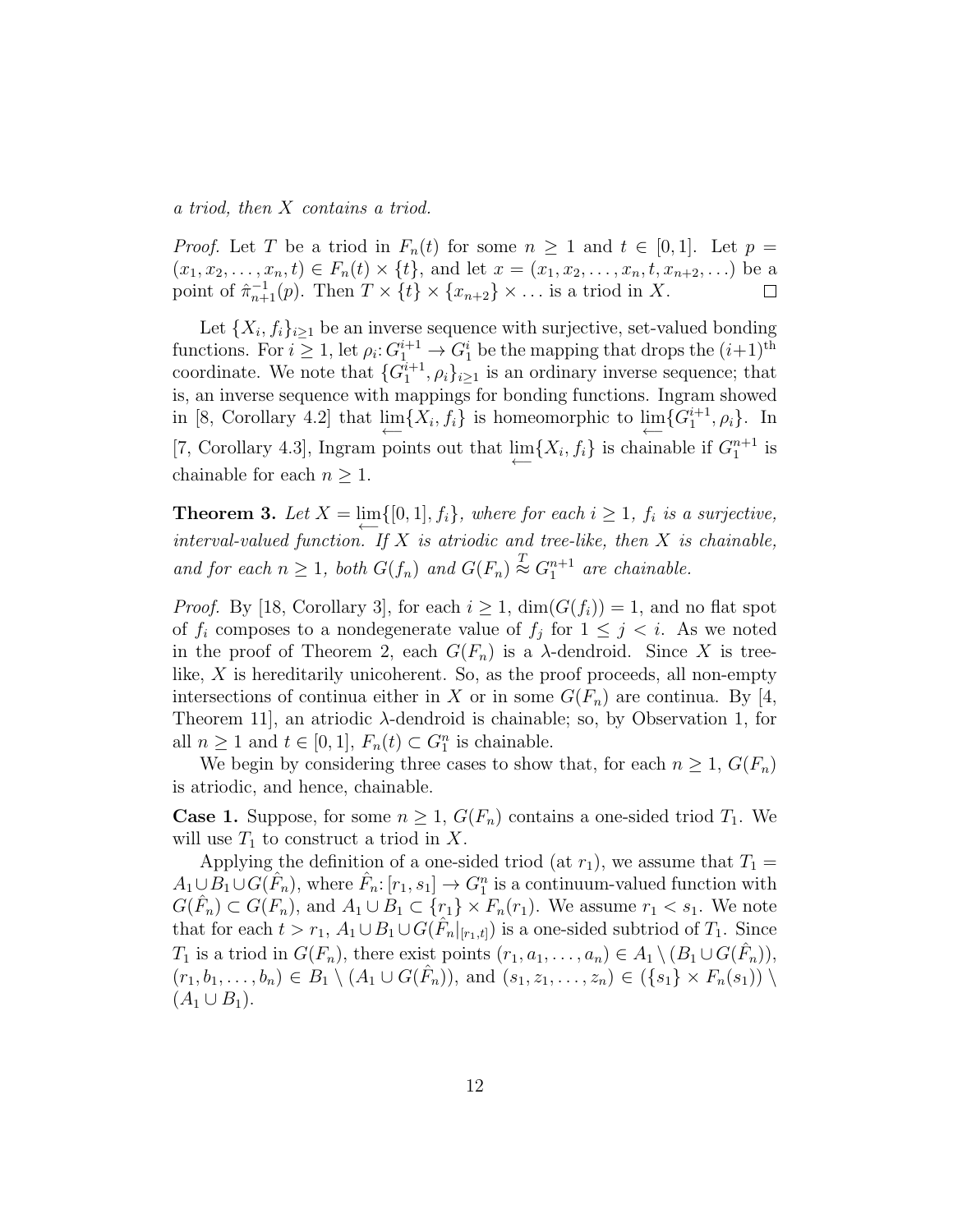Let  $f_{n+1}: [r_2, s_2] \rightarrow [r_1, s_1]$  be an irreducible portion of  $f_{n+1}$  between  $[0,1] \times \{r_1\}$  and  $[0,1] \times \{s_1\}$ . Let  $\hat{F}_{n+1}:[r_2,s_2] \to G_1^{n+1}$  be the continuumvalued function induced by  $\hat{f}_{n+1}$  and  $\hat{F}_n$ . We observe that  $\hat{f}_{n+1}(r_2) = \{r_1\}.$ For otherwise,  $f_{n+1}(r_2) = [r_1, t]$  for some  $t > r_1$ , in which case

$$
\{r_2\} \times \hat{F}_{n+1}(r_2) = \{r_2\} \times G((\hat{F}_n|_{\hat{f}_{n+1}(r_2)})^{-1}) = \{r_2\} \times G((\hat{F}_n|_{[r_1,t]})^{-1}).
$$

From comments above, this gives us that  $\{r_2\} \times (A_1^{-1} \cup B_1^{-1} \cup G(\hat{F}_n)|_{r_1}^{-1})$  $\frac{-1}{[r_1,t]}$ )) is a one-sided triod contained in the fiber  ${r_2} \times F_{n+1}(r_2)$  of  $G(F_{n+1})$ , which, by Observation 1, gives a us a contradiction. It also follows that  $r_2 \neq s_2$ .

We assume that  $r_2 < s_2$ , so that  $f_{n+1}$  is increasing between  $r_2$  and  $s_2$ . It is possible, of course, that  $r_2 > s_2$  and  $\hat{f}_{n+1}$  is decreasing between  $r_2$  and  $s_2$ . Either case will allow the proof to proceed. By Lemma  $2(3)$ , we note that  $\hat{f}_{n+1}^{-1}(r_1) = \{r_2\}.$ 

Let  $A_2 = \{r_2\} \times A_1^{-1}$ , and note that  $A_2 \subset \{r_2\} \times F_n(r_1) \times \{r_1\} \subset \{r_2\} \times$  $F_{n+1}(r_2)$ . Similarly, letting  $B_2 = \{r_2\} \times B_1^{-1}$ , we have that  $B_2 \subset \{r_2\} \times$  $F_{n+1}(r_2)$ . It is easily seen that  $A_2 \cup B_2 \cup G(\hat{F}_{n+1}|_{[r_2,s_2]})$  is a one-sided triod in  $G(F_{n+1})$ . Thus, we have an analogous situation to that in the first line of this case with n having increased by 1. So, we repeat the construction above using  $f_{n+2}$ . Let  $\hat{f}_{n+2}$ :  $[r_3, s_3] \rightarrow [r_2, s_2]$  be an irreducible portion of  $f_{n+2}$ between  $[0,1] \times \{r_2\}$  and  $[0,1] \times \{s_2\}$ . The interval  $[r_3, s_3]$  is nondegenerate,  $\hat{f}_{n+2}(r_3) = \{r_2\}$  and  $\hat{f}_{n+2}^{-1}(r_2) = \{r_3\}.$ 

Continuing this process, we obtain an inverse sequence

$$
G_1^n \xleftarrow{\hat{F}_n} [r_1, s_1] \xleftarrow{\hat{f}_{n+1}} [r_2, s_2] \xleftarrow{\hat{f}_{n+2}} \cdots,
$$

whose limit  $L$  is a subcontinuum of  $X$ . Each bonding function in the sequence is surjective except  $\hat{F}_n$ . Since each bonding function is continuum-valued, it follows from [6, Theorem 2.7] that  $L$  is a continuum.

Let  $\hat{A} = A_1^{-1} \times \{r_2\} \times \{r_3\} \times \ldots$ ,  $\hat{B} = B_1^{-1} \times \{r_2\} \times \{r_3\} \times \ldots$ , and  $\hat{X} = \hat{A} \cup \hat{B} \cup \hat{L}$ . We observe that  $(a_1, \ldots, a_n, r_1, r_2, \ldots) \in \hat{A} \setminus (\hat{B} \cup \hat{L})$ ,  $(b_1,\ldots,b_n,r_1,r_2,\ldots)\in \hat{B}\setminus (\hat{A}\cup \hat{L}),$  and  $(z_1,\ldots,z_n,s_1,s_2,\ldots)\in \hat{L}\setminus (\hat{A}\cup \hat{B}).$ It follows that  $X$  is a triod in  $X$ , contradicting that  $X$  is atriodic.

**Case 2.** Suppose, for some  $n \geq 1$ ,  $G(F_n)$  contains a three-fibered triod  $T_1$ .

Let  $T_1 = ((\{r_1\} \times F_n(r_1)) \cup K_1) \cup ((\{s_1\} \times F_n(s_1)) \cup K_1) \cup ((\{t_1\} \times F_n(t_1)) \cup$  $K_1$ ) be a three-fibered triod as in the definition. So,  $[r_1, t_1]$  is a nondegenerate interval,  $r_1 < s_1 < t_1$ , and  $\hat{F}_n: [r_1, t_1] \to G_1^n$  a continuum-valued function where  $G(\hat{F}_n) = K_1 \subset G(F_n)$ .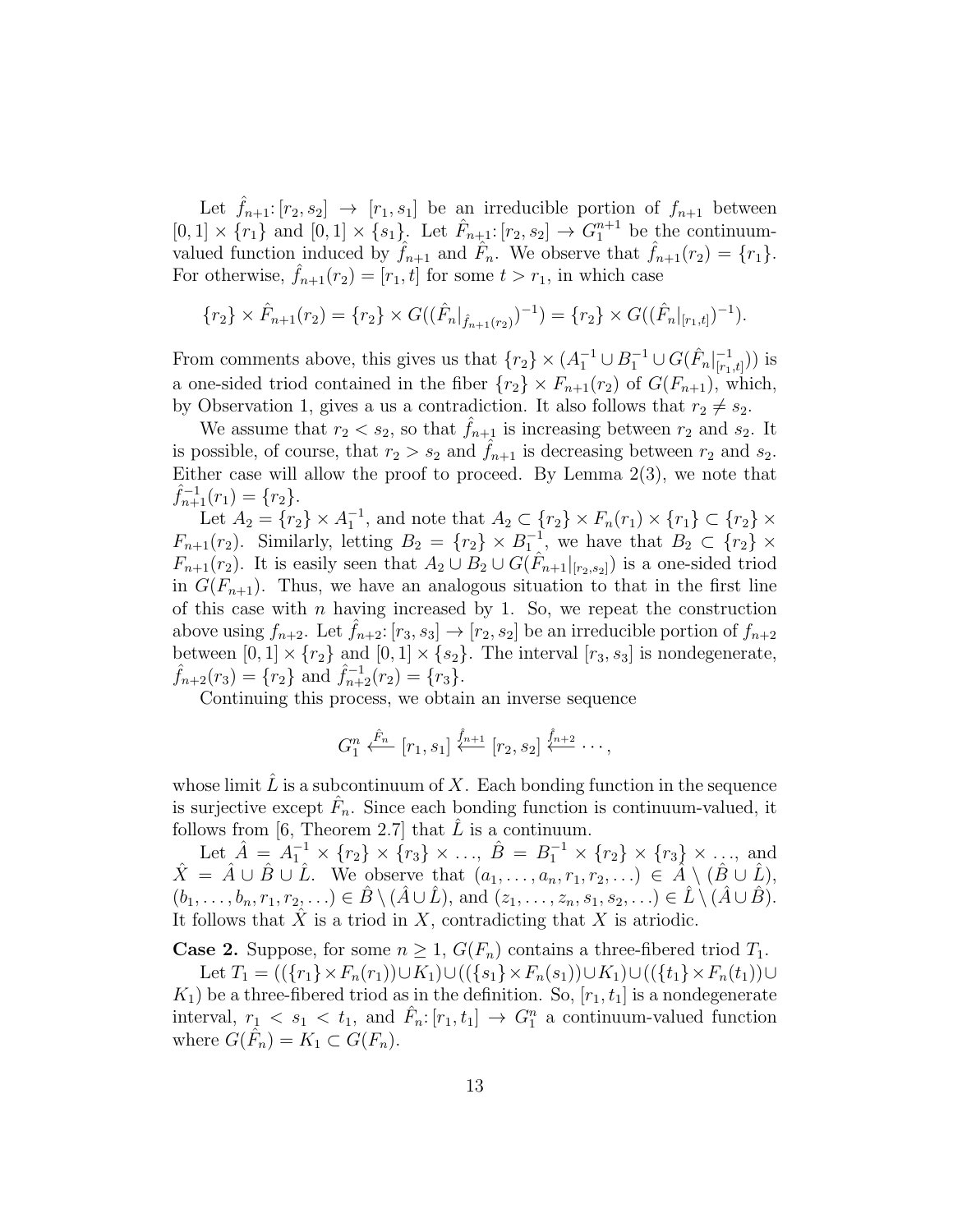Let  $f_{n+1}: [r_2, t_2] \to [r_1, t_1]$  be an irreducible portion of  $f_{n+1}$  between  $[0, 1] \times$  $\{r_1\}$  and  $[0,1] \times \{t_1\}$ . Pick a point  $s_2 \in \hat{f}_{n+1}(s_1) \cap [r_2, t_2]$ . Suppose  $r_2 = t_2$ , so that  $\hat{f}_{n+1}(r_2) = [r_1, t_1]$ . Then, since  $r_1$ ,  $s_1$ , and  $t_1$  are three distinct points, it follows that the union of the three continua  $({r_2} \times F_n(r_1) \times {r_1}) \cup ({r_2} \times$  $K_1^{-1}$ ),  $(\{r_2\} \times F_n(s_1) \times \{s_1\}) \cup (\{r_2\} \times K_1^{-1})$ , and  $(\{r_2\} \times F_n(t_1) \times \{t_1\}) \cup$  $({r_2} \times K_1^{-1})$  is a triod in  $F_{n+1}(r_2)$ . By Observation 1, X contains a triod, which is a contradiction.

So, we assume, without loss of generality, that  $r_2 < t_2$ . It may be the case that  $s_2 \in \{r_2, s_2\}$ . From Lemma 2(3), we note that  $\hat{f}_{n+1}^{-1}(r_1) = \{r_2\}$ , and  $\hat{f}_{n+1}^{-1}(t_1) = \{t_2\}.$ 

We repeat the construction for  $n+2$ . That is, we let  $f_{n+2}: [r_3, t_3] \rightarrow [r_2, t_2]$ be an irreducible portion of  $f_{n+2}$  between  $[0, 1] \times \{r_2\}$  and  $[0, 1] \times \{t_2\}$ . Pick a point  $s_2 \in \hat{f}_{n+2}^{-1}(s_1) \cap [r_3, t_3]$ . If  $r_3 = t_3$ , in a manner analogous to the assumption above that  $r_2 = t_2$ , we see that this produces a triod in  $F_{n+2}(r_3)$ , which, by Observation 1, gives us a contradiction. So,  $r_3 \neq t_3$ . From Lemma 2(3), we note that  $\hat{f}_{n+1}^{-1}(r_2) = \{r_3\}$ , and  $\hat{f}_{n+1}^{-1}(t_2) = \{t_3\}$ .

For  $i \geq 3$ , we pick continuum-valued functions  $\hat{f}_{n+i}: [r_{i+1}, t_{i+1}] \rightarrow [r_i, t_i]$ and points  $s_{i+1} \in \hat{f}_{n+1}^{-1}$  $\hat{f}_{n+1}(s_i) \cap [r_{i+1}, t_{i+1}]$  analogously as  $\hat{f}_{n+1}, s_2, \hat{f}_{n+2}$ , and  $s_3$ were chosen. As in Case 1, we get an inverse sequence

$$
G_1^n \xleftarrow{\hat{F}_n} [r_1, t_1] \xleftarrow{\hat{f}_{n+1}} [r_2, t_2] \xleftarrow{\hat{f}_{n+2}} \cdots,
$$

whose inverse limit  $\hat{K}$  is a subcontinuum of X.

We note that since  $r_1$ ,  $s_1$ , and  $t_1$  are three distinct points, the continua  $L_1 = F_n(r_1) \times \{r_1\} \times \{r_2\} \times \ldots, L_2 = F_n(s_1) \times \{s_1\} \times \{s_2\} \times \ldots$ , and  $L_3 = F_n(t_1) \times \{t_1\} \times \{t_2\} \times \ldots$  are pairwise disjoint. Letting  $\hat{X} = (L_1 \cup \hat{K}) \cup$  $(L_2 \cup \hat{K}) \cup (L_3 \cup \hat{K})$ , we see that  $\hat{X}$  is a triod. This contradicts that X is atriodic.

**Case 3.** By cases (1) and (2), we may assume that for all  $n \geq 1$ ,  $G(F_n)$ contains neither a one-sided triod nor a three-fibered triod. Suppose for some  $n \geq 1$ ,  $G(F_n)$  contains a two-sided triod  $T_1$ .

Let  $T_1 = G(\hat{F}_n|_{[r_1,s_1]}) \cup G(\hat{F}_n|_{[s_1,t_1]}) \cup (\{s_1\} \times F_n(s_1)),$  where  $r_1 < s_1 < t_1$ , and  $\hat{F}_n: [r_1, t_1] \to G_1^n$  is a continuum-valued function with  $G(\hat{F}_n) \subset G(F_n)$ . For convenience, we let  $A_1 = G(\hat{F}_n|_{[r_1,s_1]})$ , and  $B_1 = G(\hat{F}_n|_{[s_1,t_1]})$ . So,  $T_1 =$  $A_1 \cup B_1 \cup (\{s_1\} \times F_n(s_1)).$ 

Let  $\hat{f}_{n+1}: [r_2, t_2] \to [r_1, t_1]$  be an irreducible portion of  $f_{n+1}$  between  $[0, 1] \times$  ${r_1}$  and  $[0,1] \times {t_1}$ . Let  $\hat{F}_{n+1}$ :  $[r_2,t_2] \rightarrow \hat{G}_1^{n+1}$  be the continuum-valued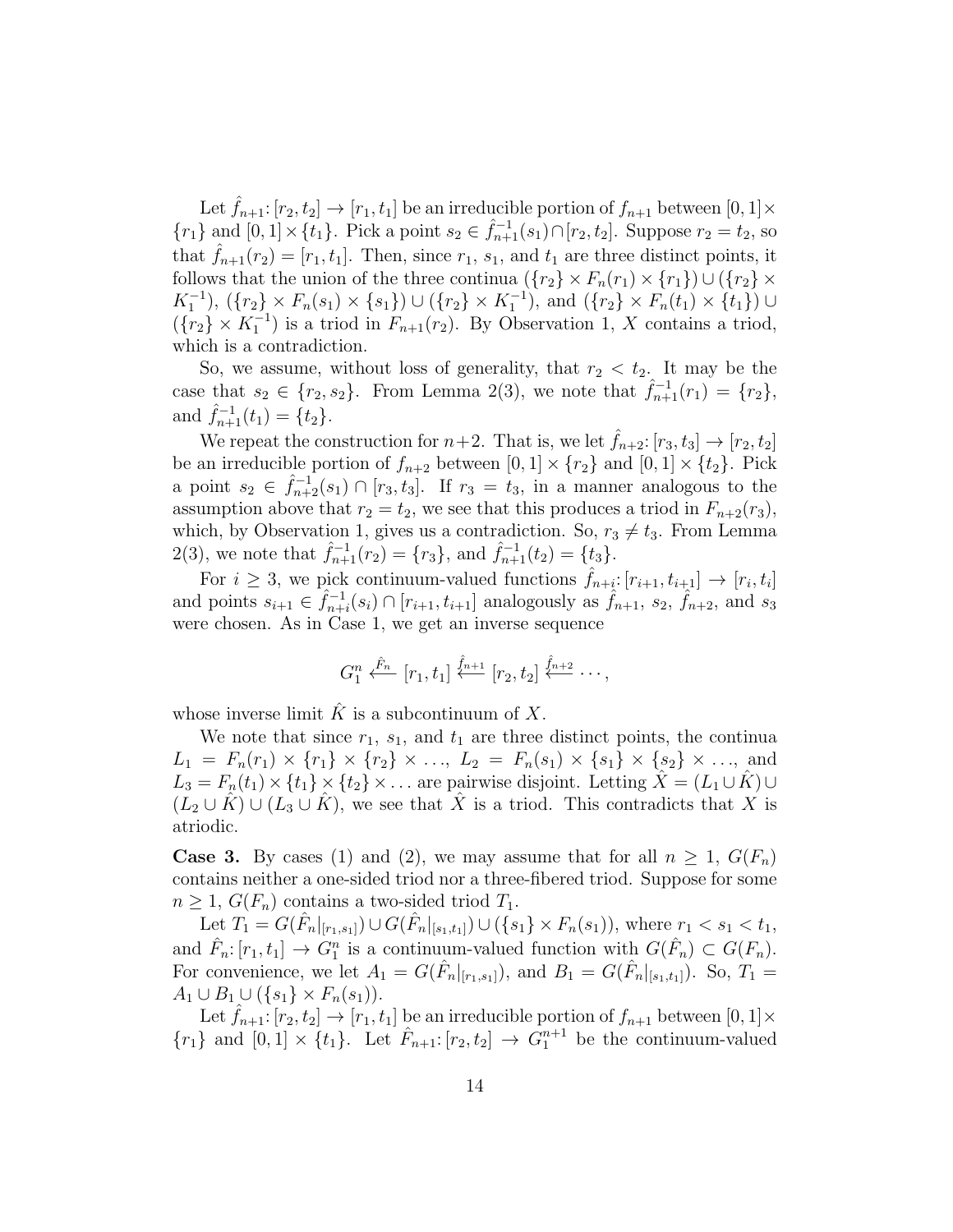function induced by  $\hat{f}_{n+1}$  and  $\hat{F}_n$ .

We note that if  $x \in \hat{f}_{n+1}^{-1}(s_1)$ , then  $s_1$  is not in the interior of  $\hat{f}_{n+1}(x)$ . For otherwise,  $f_{n+1}(x)$  is an interval that meets both  $[r_1, s_1]$  and  $(s_1, t_1]$ , in which case,  $F_{n+1}(x)$  contains a triod that is homeomorphic to a two-sided subtriod (at  $s_1$ ) of  $T_1$ . By Observation 1, X contains a triod, which is a contradiction. It follows that  $r_2 \neq t_2$ , and we may assume, without loss of generality, that  $r_2 < t_2$ .

Suppose  $\hat{f}_{n+1}^{-1}(s_1)$  contains three distinct points, say  $x_2 < y_2 < z_2$  are in  $\hat{f}_{n+1}^{-1}(s_1)$ . It follows that

$$
((\{x_2\} \times F_{n+1}(x_2)) \cup G(\hat{F}_{n+1}|_{[x_2,z_2]})) \cup ((\{y_2\} \times F_{n+1}(y_2)) \cup G(\hat{F}_{n+1}|_{[x_2,z_2]}))
$$

$$
\cup ((\{z_2\} \times F_{n+1}(z_2)) \cup G(\hat{F}_{n+1}|_{[x_2,z_2]}))
$$

is a three-fibered triod in  $G(F_{n+1})$ , which is a contradiction to our assumptions in this case.

Let  $N_1$  be the component of  $c_2^{-1}([r_1, s_1]) \cap G(\hat{f}_{n+1})$  that contains the point  $(r_2, r_1)$ , and let  $N_2$  be the component of  $c_2^{-1}([s_1, t_1]) \cap G(\hat{f}_{n+1})$  that contains the point  $(t_2, t_1)$ . Since  $\hat{f}_{n+1}^{-1}(s_1)$  does not contain three distinct points, it follows that  $N_1 \cap N_2$  is non-empty, and is, in fact, a singleton, say  $N_1 \cap N_2 = \{(s_2, s_1)\}\.$  By Lemma 2(2), we have that  $G(\hat{f}_{n+1}) = N_1 \cup N_2$ .

Suppose  $s_2 \in \{r_2, t_2\}$ . Assume that  $s_2 = r_2$ . Then  $[r_1, s_1] \subset f_{n+1}(r_2)$ , and by the fourth paragraph of this case, we have that  $f_{n+1}(r_2) = [r_1, s_1]$ . Also,  $\hat{f}_{n+1}(r_2) = N_1$ . By definition of  $\hat{F}_{n+1}$ , we have that  $\hat{F}_{n+1}(r_2) =$  $G((\hat{F}_n|_{[r_1,s_1]})^{-1})$ . We recall that  $G(\hat{F}_n|_{[r_1,s_1]}) = A_1$ , and meets the continuum  $\{s_1\} \times F_n(s_1)$ , but neither is a subset of the other. Furthermore, these two continua lie in  $F_{n+1}(r_2)$ . Also, for  $x \in (r_2, t_2] = (s_2, t_2]$ ,  $\{x\} \times f_{n+1}(x) \subset$  $N_2$ ; so  $\hat{f}_{n+1}(x) \subset [s_1, t_1]$ . It follows that  $\text{cl}(G(\hat{f}_{n+1}|_{(r_2,t_2]})) = N_2$ , and for  $x \in (r_2, t_2], \hat{F}_{n+1}(x) = G((\hat{F}_n|_{\hat{f}_{n+1}(x)})^{-1}) \subset B_1^{-1}.$ 

This gives us that the three continua  $\text{cl}(G(\hat{F}_{n+1}|_{(r_2,t_2]})), \{r_2\} \times A_1^{-1}$ , and  ${r_2} \times F_n(s_1) \times \{s_1\}$  meet in a subcontinuum of  ${r_2} \times \hat{F}_n(s_1) \times \{s_1\}$ . Clearly, the last two continua lie in  $\{r_2\} \times F_{n+1}(r_2)$ . Also, it is easily seen that each of these three continua contains a point not in the union of the other two. We have that  $\text{cl}(G(\hat{F}_{n+1}|_{(r_2,t_2]})) \cup (\{r_2\} \times A_1^{-1}) \cup (\{r_2\} \times F_n(s_1) \times \{s_1\})$  is a onesided triod (at  $r_2$ ) in  $G(F_{n+1})$ , which is a contradiction to our assumptions in this case.

Hence, we have that  $r_2 < s_2 < t_2$ . Recall that  $G(\hat{f}_{n+1}) = N_1 \cup N_2$ . We define  $\hat{f}_{1,n+1}$ :  $[r_2, s_2] \to [r_1, s_1]$ , and  $\hat{f}_{2,n+1}$ :  $[s_2, t_2] \to [s_1, t_1]$ , respectively,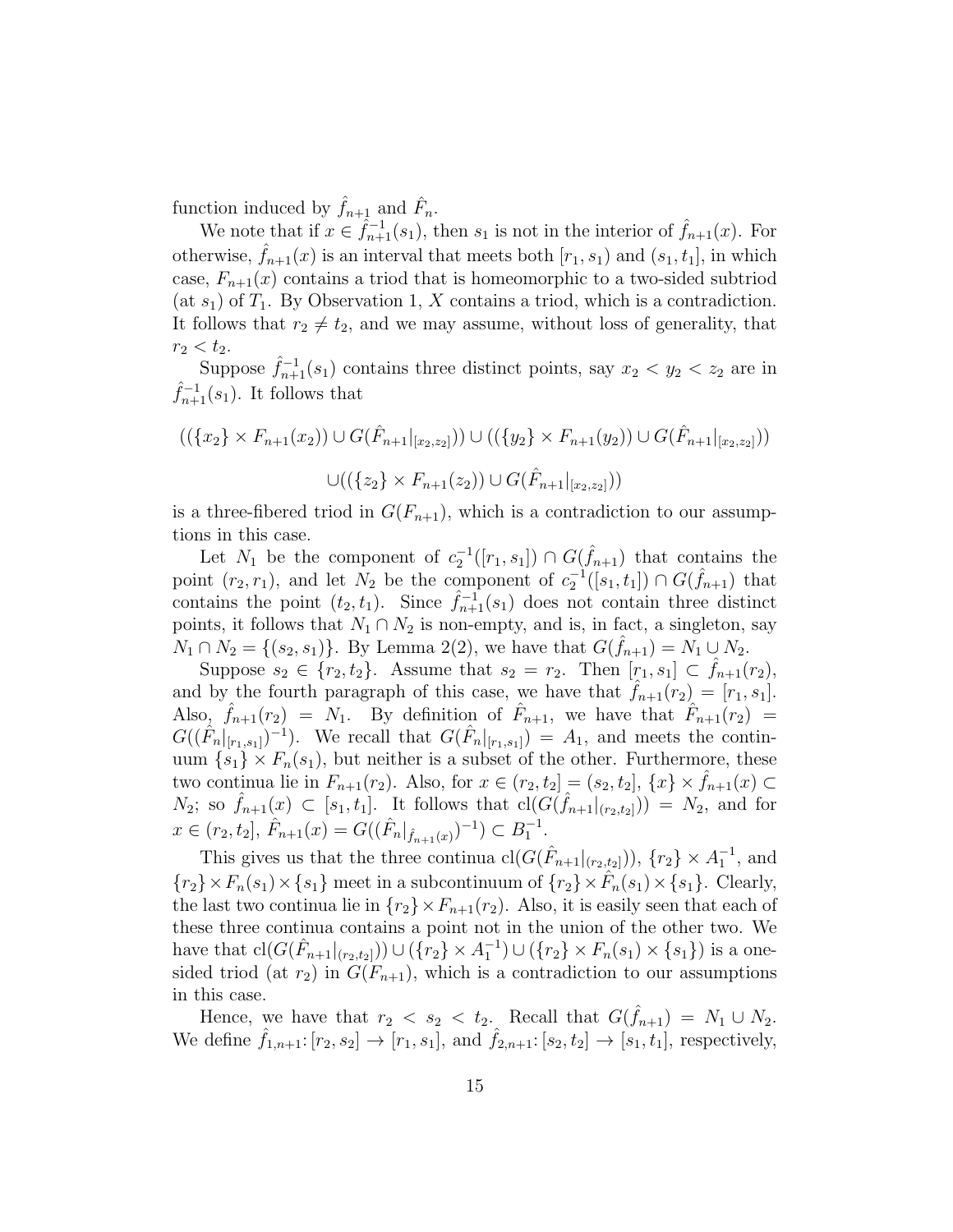to be the surjective continuum-valued functions whose graphs are  $N_1$  and  $N_2$ . Observe that  $G(\hat{f}_{1,n+1}) \cup G(\hat{f}_{2,n+1}) = G(\hat{f}_{n+1})$ . Let  $\hat{F}_{1,n+1}$  be the continuum-valued function induced by  $\hat{f}_{1,n+1}$  and  $\hat{F}_n|_{[r_1,s_1]}$ , and let  $\hat{F}_{2,n+1}$ be the continuum-valued function induced by  $\hat{f}_{2,n+1}$  and  $\hat{F}_n|_{[s_1,t_1]}$ .

Let  $A_2 = G(\hat{F}_{1,n+1})$ , and  $B_2 = G(\hat{F}_{2,n+1})$ . It is easily seen that  $A_2 \cup$  $B_2 \cup (\{s_2\} \times F_n(s_1) \times \{s_1\})$  is a two-sided triod in  $G(F_{n+1})$ . Thus, we have an analogous situation to that in the first line of this case with  $n$  having increased by 1.

We continue the construction with the functions  $f_{n+i}$  for  $i \geq 1$ , getting three distinct points  $r_{i+1}$ ,  $s_{i+1}$ , and  $t_{i+1}$ , with  $s_{i+1}$  between  $r_{i+1}$  and  $t_{i+1}$ , and getting functions  $\hat{f}_{1,n+i}: [r_{i+1}, s_{i+1}] \to [r_i, s_i]$ , and  $\hat{f}_{2,n+i}: [s_{i+1}, t_{i+1}] \to [s_i, t_i]$ . This gives us inverse sequences

$$
G_1^n \xleftarrow{\hat{F}_n} [r_1, s_1] \xleftarrow{\hat{f}_1, n+1} [r_2, s_2] \xleftarrow{\hat{f}_1, n+2} \cdots, \text{ and}
$$

$$
G_1^n \xleftarrow{\hat{F}_n} [s_1, t_1] \xleftarrow{\hat{f}_2, n+1} [s_2, t_2] \xleftarrow{\hat{f}_2, n+2} \cdots,
$$

with respective limits  $\hat{A}$  and  $\hat{B}$ . In a manner similar to the first two cases, we see that  $\hat{A} \cup \hat{B} \cup (\hat{F}_n(s_1) \times \{s_1\} \times \{s_2\} \times \ldots)$  is a triod in X, which gives us a contradiction.

By Observation 1 and Theorem 1, we have established that, for each  $n \geq 1, G(F_n) \stackrel{T}{\approx} G_1^{n+1}$  is atriodic. Therefore, since atriodic  $\lambda$ -dendriods are chainable, as mentioned at the outset, we have  $G_1^{n+1}$  is chainable for each  $n \geq 1$ . By Theorem 2, for each  $n \geq 1$ ,  $G(f_n)$  is atriodic, and hence chainable. It follows from [8, Corollary 4.2], mentioned in the paragraph immediately preceding Theorem 3, that  $X$  is chainable.  $\Box$ 

Corollary 2 below follows from Theorem 3, and from [7, Corollary 4.3], mentioned in the paragraph preceding Theorem 3.

**Corollary 2.** Let  $X = \lim_{n \to \infty} \{ [0, 1], f_i \}$ , where for each  $i \geq 1$ ,  $f_i$  is a surjective, interval-valued function. The inverse limit  $X$  is chainable if and only if both  $G(f_n)$  and  $G(F_n) \stackrel{T}{\approx} G_1^{n+1}$  are chainable for each  $n \geq 1$ .

Question 1. In Theorem 3, can the assumption of interval-valued be replaced with set-valued?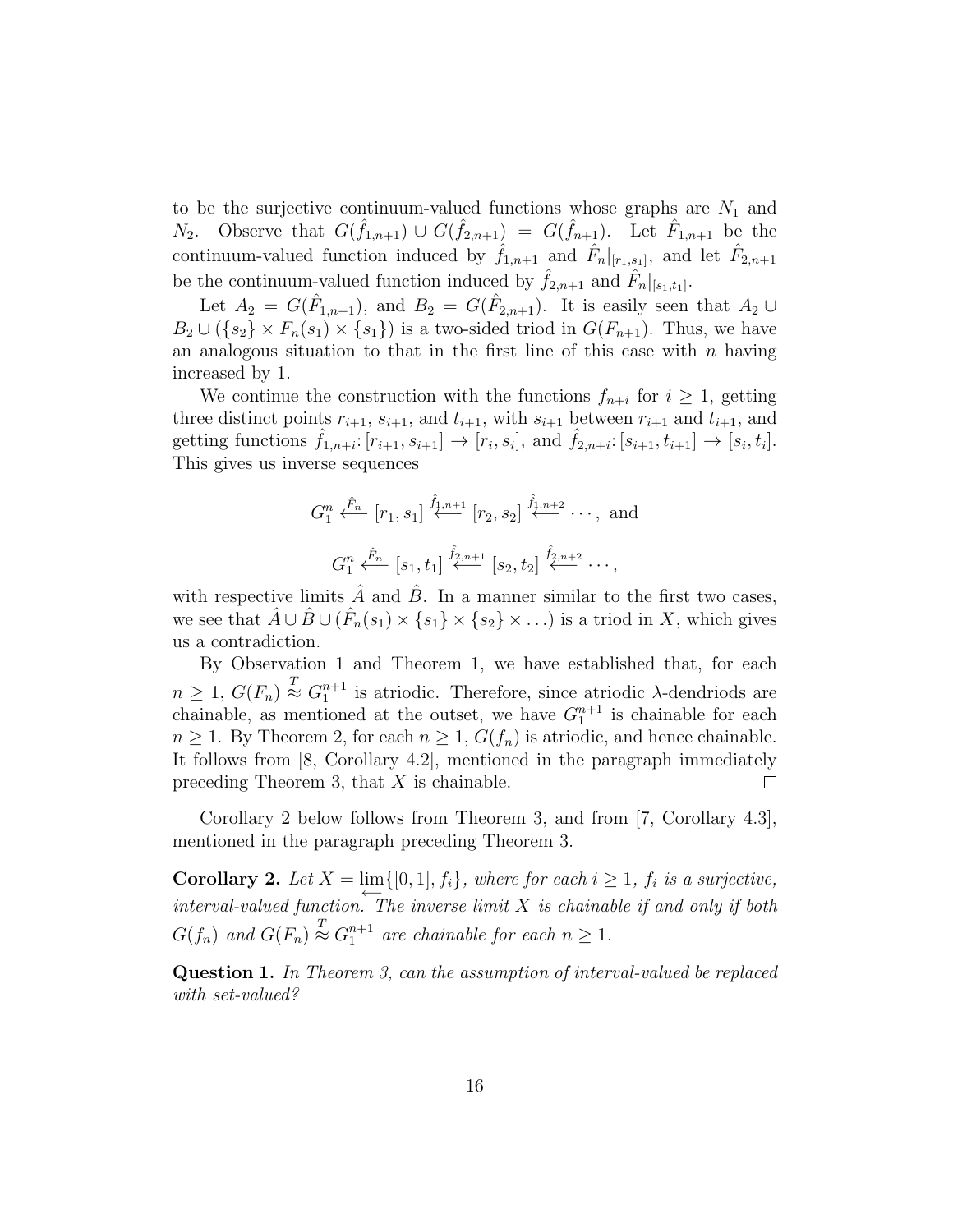#### 6. Inverse limits with functions whose inverses are interval-valued

Let  $\{[0,1], f_i\}_{i\geq 1}$  be an inverse sequence, where for each  $i \geq 1$ ,  $f_i$  is a surjective, set-valued function, and  $f_i^{-1}$  $i^{-1}$  is interval-valued. In the proof of the main theorem of this section, for  $n \geq 1$ , we consider the *reverse sequence* of inverse functions

$$
[0,1] \stackrel{f_{n}^{-1}}{\leftarrow} [0,1] \stackrel{f_{n-1}^{-1}}{\leftarrow} \ldots \ldots \stackrel{f_{2}^{-1}}{\leftarrow} [0,1] \stackrel{f_{1}^{-1}}{\leftarrow} [0,1],
$$

associated with the finite inverse sequence

$$
[0,1] \stackrel{f_1}{\leftarrow} [0,1] \stackrel{f_2}{\leftarrow} \ldots \ldots \stackrel{f_{n-1}}{\leftarrow} [0,1] \stackrel{f_n}{\leftarrow} [0,1],
$$

Although the indexing does not match the usual definition, we may consider the reverse sequence of inverse functions to be a finite inverse sequence of interval-valued functions. It may be helpful to the reader to refer to [12, Section 5] where discussion and examples illustrate how we use these reverse sequences in the proof of Theorem 4. However, all that is needed is to notice that the partial graph

$$
G'(f_n^{-1}, \dots, f_1^{-1}) = \{(x_{n+1}, \dots, x_1) \mid x_{i+1} \in f_i^{-1}(x_i) \text{ for } 1 \le i \le n\}
$$

of the reverse sequence of inverse functions is homeomorphic to the partial graph  $G_1^{n+1}$  of the original inverse sequence. This is obvious from the definition.

**Theorem 4.** Let  $X = \lim_{n \to \infty} \{ [0, 1], f_i \}$ , where for each  $i \geq 1$ ,  $f_i$  is a surjective, set-valued function, and  $f_i^{-1}$  $i_i^{-1}$  is interval-valued. If X is atriodic and tree-like, then X is chainable, and for each  $n \geq 1$ , both  $G(f_n)$  and  $G(F_n) \stackrel{T}{\approx} G_1^{n+1}$  are chainable.

*Proof.* By [19, Theorem 4], X is a  $\lambda$ -dendroid. As we previously noted, atriodic  $\lambda$ -dendroids are chainable. So, X is chainable.

Expressing  $X \stackrel{T}{\approx} \varprojlim \{ G_1^i, \rho_i \},\$  it was observed in [19, Observation 1] that each bonding map  $\rho_i$  is monotone. It follows from well-established results in the theory of ordinary inverse limits, that the projection mappings  $p_n: X \to Y$  $G_1^n$  are also monotone mappings. By [16, Table V], monotone mappings preserve chainability. So, for each  $n \geq 1$ ,  $G_1^{n+1}$  is chainable.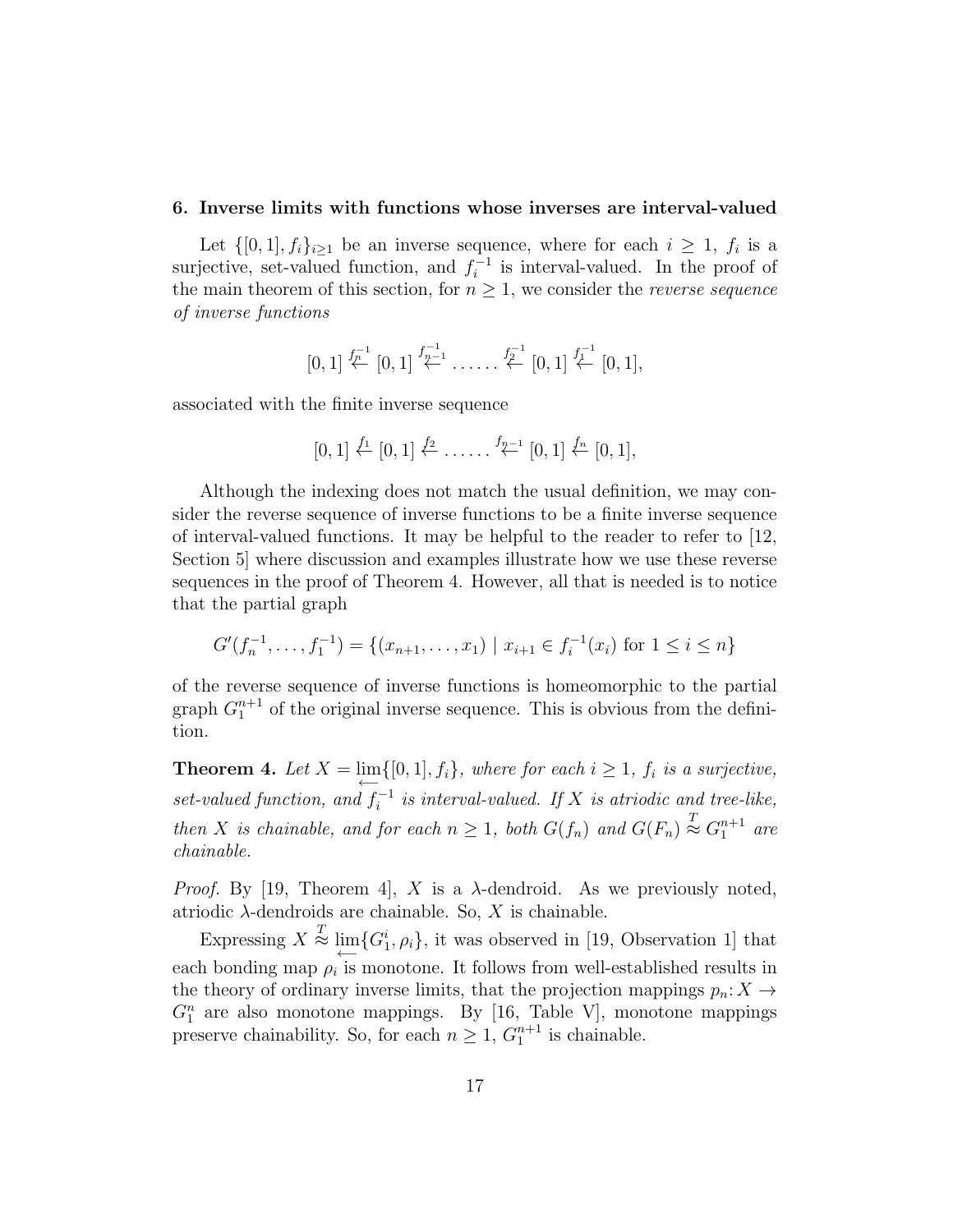Lastly, we show that  $G(f_n^{-1}) \stackrel{T}{\approx} G(f_n)$  is chainable for each  $n \geq 1$ . Fix  $n \geq 1$ , and let M be the limit of the inverse sequence

$$
[0,1] \stackrel{f_{n}^{-1}}{\leftarrow} [0,1] \stackrel{f_{n-1}^{-1}}{\leftarrow} \dots \stackrel{f_{1}^{-1}}{\leftarrow} [0,1] \stackrel{\text{id}}{\leftarrow} [0,1] \stackrel{\text{id}}{\leftarrow} [0,1] \stackrel{\text{id}}{\leftarrow} \dots
$$

Clearly, M is homeomorphic to  $G'(f_n^{-1}, \ldots, f_1^{-1})$ , which, as noted above, is homeomorphic to the chainable continuum  $G_1^{n+1}$ . Since each of the bonding functions in the inverse sequence for  $M$  is interval-valued, it follows from Corollary 2 that the graph of each bonding function is chainable. In particular,  $G(f_n^{-1})$  is chainable.  $\Box$ 

- [1] Lori Alvin and James P. Kelly, Markov set-valued functions and their inverse limits, Topology Appl. 241(2018), 102–114.
- [2] Iztok Banič, Matevž Črepnjak, and Van Nall, Some results about inverse limits with set-valued bonding functions, Topology Appl. 202(2016), 106– 111.
- [3] Iztok Banič and Judy Kennedy, *Inverse limits with bonding functions* whose graphs are arcs, Topology Appl. 190(2015), 9–21.
- [4] R.H. Bing, Snake-like continua, Duke J. Math. 18(1951), 653–663.
- [5] C.L. Hagopian, M.M. Marsh, and J.R. Prajs, Folders of continua, Topology Proc. 55(2020), 13–33.
- [6] W.T. Ingram, An Introduction to Inverse Limits with Set-valued Functions, Springer Briefs in Mathematics, New York, 2012.
- [7] W.T. Ingram, Concerning chainability of inverse limits on [0, 1] with set-valued functions, Topology Proc. 42(2013), 327–340.
- [8] W.T. Ingram, Inverse limits of families of set-valued functions, Bol. Soc. Mat. Mex. (3) 21(2015), #1, 53–70.
- [9] W.T. Ingram, Inverse limits with set-valued functions having graphs that are sinusoids, Topology Proc. 53(2019), 243–254.
- [10] W.T. Ingram, Inverse limits with set-valued functions having graphs that are arcs, Topology Appl. 299(2021), https://doi.org/10.1016/j,topol.2021.107737.